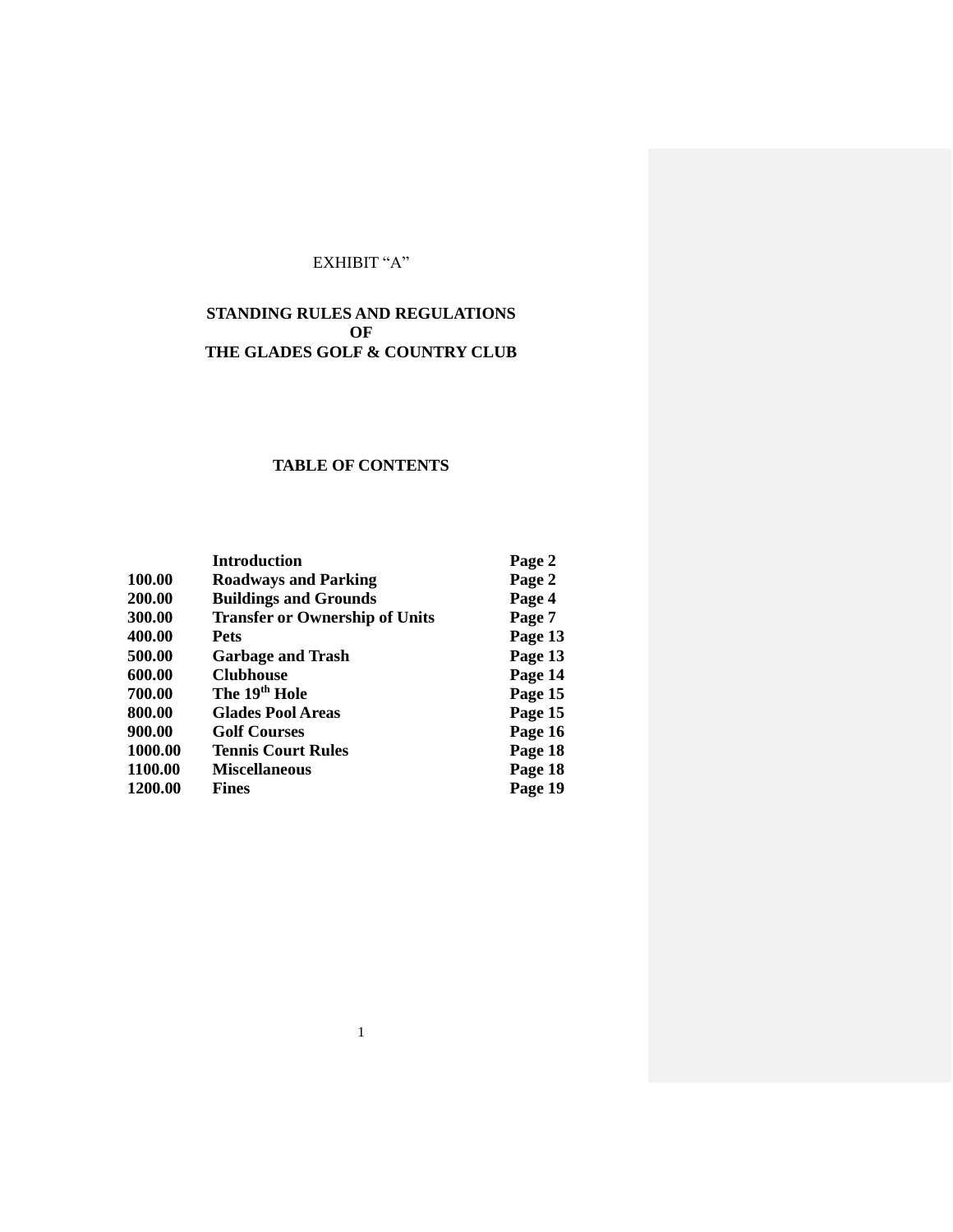## **INTRODUCTION**

**RULES AND REGULATIONS: USE RESTRICTIONS**. The Board of Directors may, from time to time, adopt and amend administrative Rules and Regulations governing the operation of the Condominium Property and the Glades Complex and the use, occupancy, alteration, maintenance and transfer of Units, Common Elements and Association Property, subject to any limits contained in the Condominium Documents. Copies of such Rules and Regulations shall be furnished to each Unit Owner.

# **STANDING RULES AND REGULATIONS**

### **100.00 Roadways and Parking**

# **100.01 Parking Spaces.**

Although parking spaces are not assigned, the occupants of each Unit are entitled to the availability of at least one (1) parking space within the Common Elements of the Condominium in which the Unit they are occupying is located. In order to protect this basic entitlement, no Unit Owner or other occupants of a Unit shall collectively keep more than two (2) motor vehicles. Vehicles shall be parked in spaces at the building in which the Unit is located. If a vehicle is to be parked for longer than thirty (30) days during the absence of the Unit Owner, the Unit Owner must provide the Association's management office with the name of a contact person who has the keys to the vehicle.

# **100.02(a) Parking Permits- Owners & Lessees..**

All motor vehicles of Unit owners and Lessees parking in the Glades complex on a regular basis must display at all times the applicable parking designator on the (left) rear of the motor vehicle. Owners who have house guests with motor vehicles, visiting for more than three (3) days, must obtain a guest motor vehicle pass from the Association's office, which shall be hung from the rear-view mirror. If any question arises as to whether a motor vehicle is to be permitted or is prohibited, the motor vehicle is subject to approval by Association personnel prior to the issuance of any parking designation.

#### **100.02 (b) Parking Permits- House Guests**

**All owners have been provided with two (2) Guest Parking Permits. Owners who have house guests with motor vehicles must provide their house guests with a Parking Permit, which shall promptly be hung from the rear view mirror of the house guest's vehicle.**

#### **100.03 Parking Restrictions and Covered Vehicles.**

No motor or other power vehicle, other than Emergency vehicles, may be parked:

- a) Upon any grassy area of any common area.
- b) In a manner so as to obstruct and/or overhang the condominium walkways or perimeter roadways.

**Formatted:** Strikethrough

**Formatted:** Strikethrough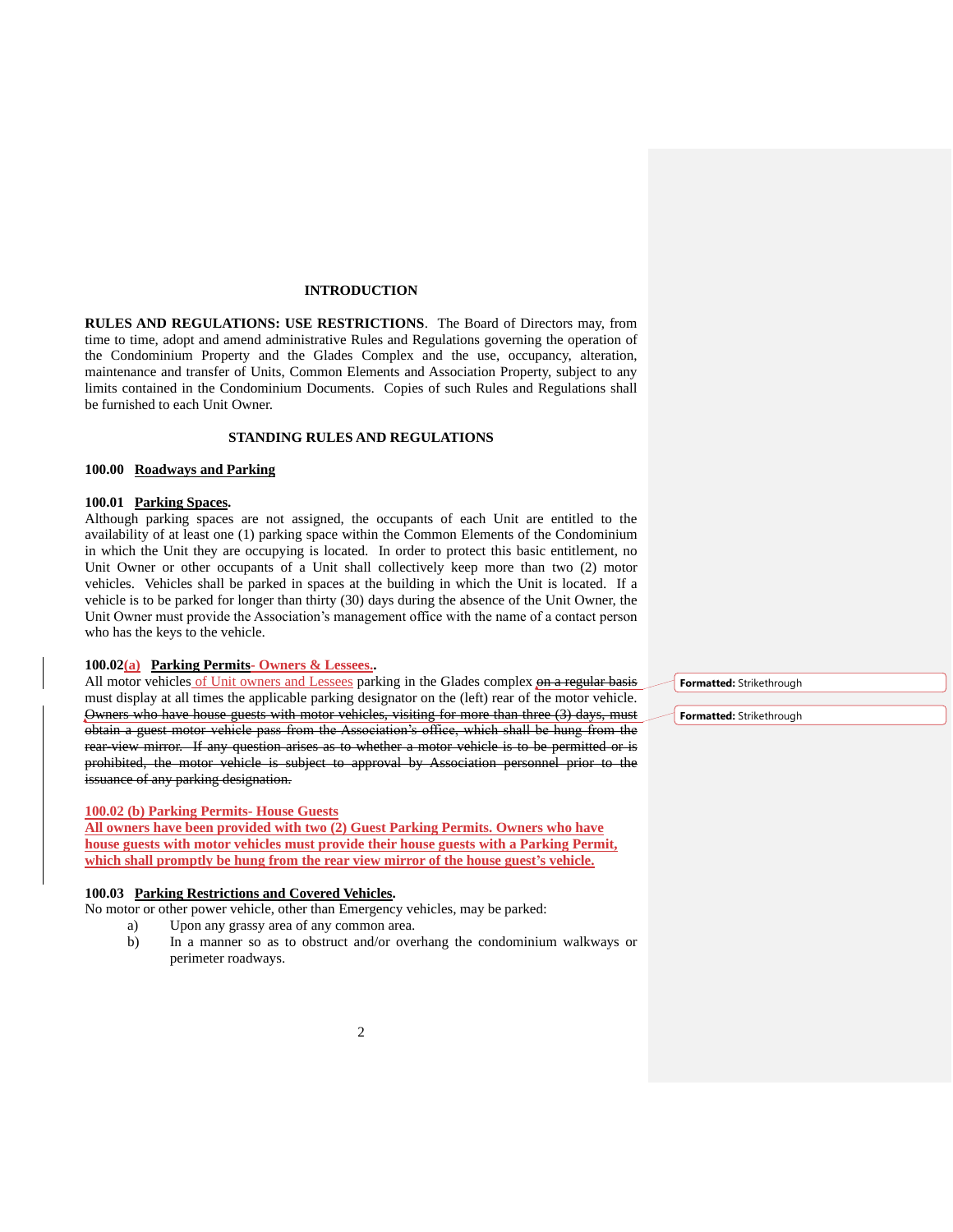- c) In a manner so as to obstruct access to the maintenance areas, fire lanes, or recreation facilities.
- d) On the circle in front of the Clubhouse, in front of the Pro Shop, or at the entrance of the 19<sup>th</sup> Hole, except as designated.
- e) Vehicles may be covered while parked in the Glades Complex. The cover must be a commercially available covering designed for vehicles which can be securely tied on the vehicle, and must be a neutral color such as tan or grey, and not one of the primary colors.

# **100.04 Prohibitive Vehicles.**

Unit Owners, lessees and guests are prohibited from parking the following vehicles anywhere within the Glades Complex, including without limitation the clubhouse, recreation facilities and the Common Elements of the individual condominium sections:

- a) Recreational vehicles and motor homes. Parking of recreational vehicles or motor homes will be considered on an individual basis for a period of time not to exceed twenty-four (24) hours, with prior written approval from the Association.
- b) Boats.
- c) Trucks, including pick-up type, larger than a Ford F-150, or having more than 4 wheels, 2 axels, 2 doors and 1 bench seat, or 2 bucket seats. Vehicles exceeding any of the following dimensions cannot be registered for parking at the Glades Golf & Country Club - total length 251"; total width 80.5"; total height 78".
- d) Buses.
- e) Trailers (including boat, travel and camper trailers).
- f) Untagged or unlicensed vehicles, or vehicles with expired tags.
- g) Inoperable motor vehicles.
- h) Passenger vehicles with a seating capacity of more than eight (8) persons.
- i) Panel vans.
- j) Any vehicle with affixed (permanent or temporary) commercial accessories, advertising signs, or business logos/phone numbers.
- k) Any commercial vehicle with equipment, materials, or property located therein.
- l) Any vehicle with a camper top.
- m) Any vehicle with personal property stored in an open bed.
- n) Any other vehicle that is used primarily for commercial or construction purposes.
- o) No 'FOR SALE' signs may be displayed in any vehicle.

**100.05** To prevent overtaxing the facilities, an Owner whose Unit is leased may not use the parking areas during the term of the lease, except for temporary parking for purposes of inspecting the Unit.

**100.06** No motor or other power vehicle shall be repaired, stored, or abandoned on a Common Element or Limited Common Element.

**100.07** All vehicles must be properly muffled as required by law to the extent that they do not create a noise nuisance.

**100.08 Towing.**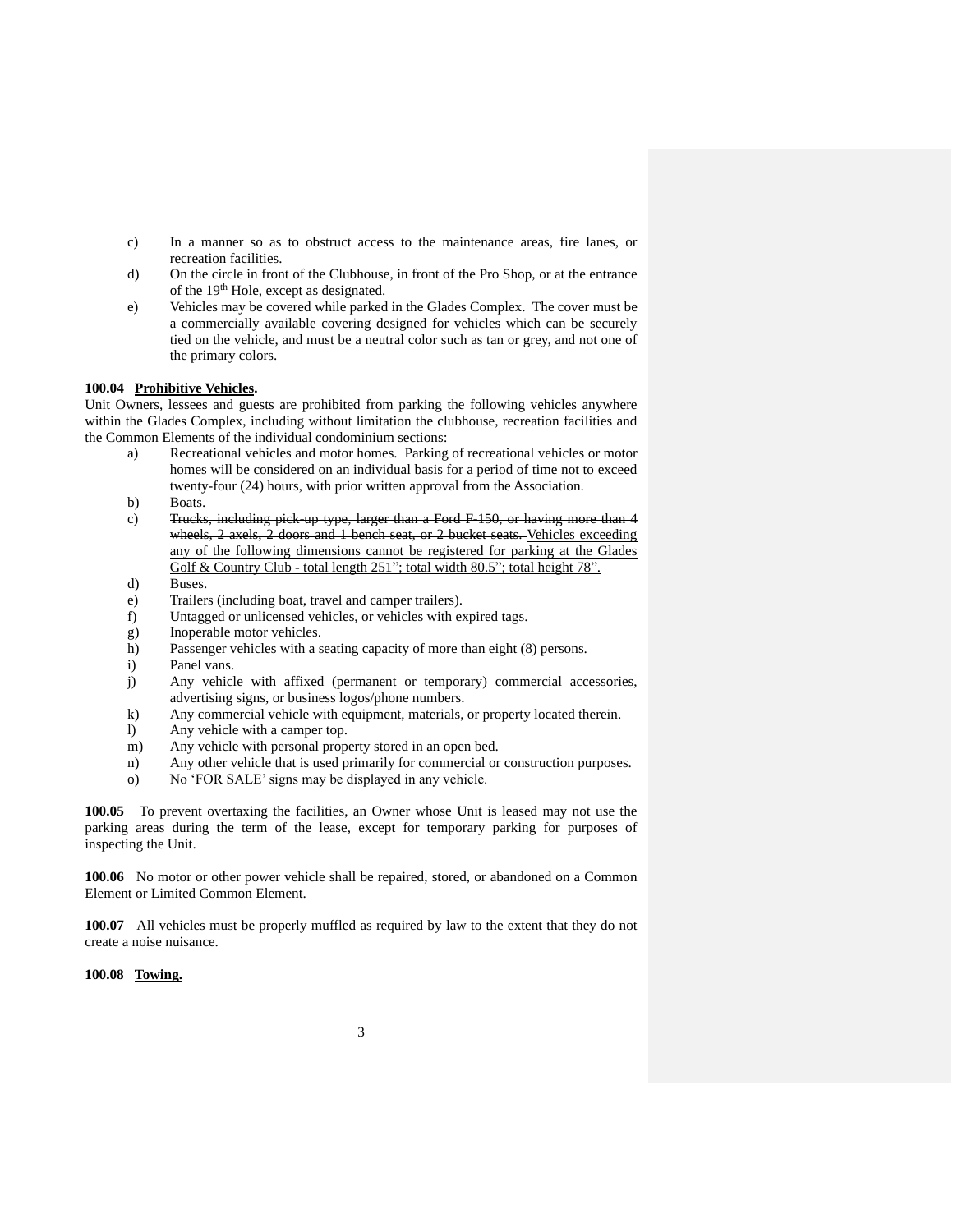The Association, in accordance with applicable law, shall have the right to tow any vehicles that are parked on the Common Elements or Association Property in violation of the Condominium Documents.

# **100.09 Storage Units; Receptacles used for refuse and waste.**

- **a. No storage units, which may be no larger than one parking space, may be brought onto Glades property unless prior written approval has been obtained from the section director where the unit is to be placed, and Glades Administration.**
- **b.** All units being used for collection of refuse and waste, which may be no longer than **one parking space, must be removed on a daily basis, unless prior written approval has been obtained from the section director where the unit is to be placed, and Glades Administration.**

# **200.00 Buildings and Grounds**

#### **200.01 Architectural Review Committee.**

No Owner or lessee shall make any exterior or appearance changes to any condominium Unit or make any changes which alter the size of the Unit without first submitting an application to the Architectural Review Committee. Henceforth, any section which chooses a color for the exterior of the buildings shall require the interiors of open and screened lanais to be painted that color, or white.

200.01 (a) No Owner or lessee shall make any exterior or appearance changes to any condominium Unit or make any changes which alter the size of the Unit without first submitting an application to the Architectural Review Committee. Henceforth, any section which chooses a color for exterior of the buildings shall require the interiors of open and screened lanais to be painted that color, or white.

Prior written approval by the Architectural Review Committee is required before starting any material alterations or substantial additions to a Unit or the Common Elements. Determination of what is considered material or substantial shall be made in consultation with the ARC.

See also Section 11.4 of the Declarations for the condominium section in which work is to be done.

Any modifications, additions, or installations of a Unit requiring a County Permit must conform to Glades Project Specifications and are subject to regulation by the Board. The Unit Owner is soley responsible for compliance with all building and other regulatory codes, for securing any required building or other permits, and for compliance or a Florida license. In addition, the Contractor must provide a liability insurance with the Glades Golf & Country Club as the assignee and Workmans Compensations Insurance or an exemption from such. This license and insurance must be part of the application submitted to the ARC for approval.

200.01(b) No owner may alter the landscaping or the common elements in any way except as provided by the Rules and Regulations in consultation with the Glades Landscape Committee and written approval by the Glades Section Director.

**Formatted:** Numbered + Level: 1 + Numbering Style: a, b, c, … + Start at: 1 + Alignment: Left + Aligned at: 0.25" + Indent at: 0.5"

**Formatted:** Strikethrough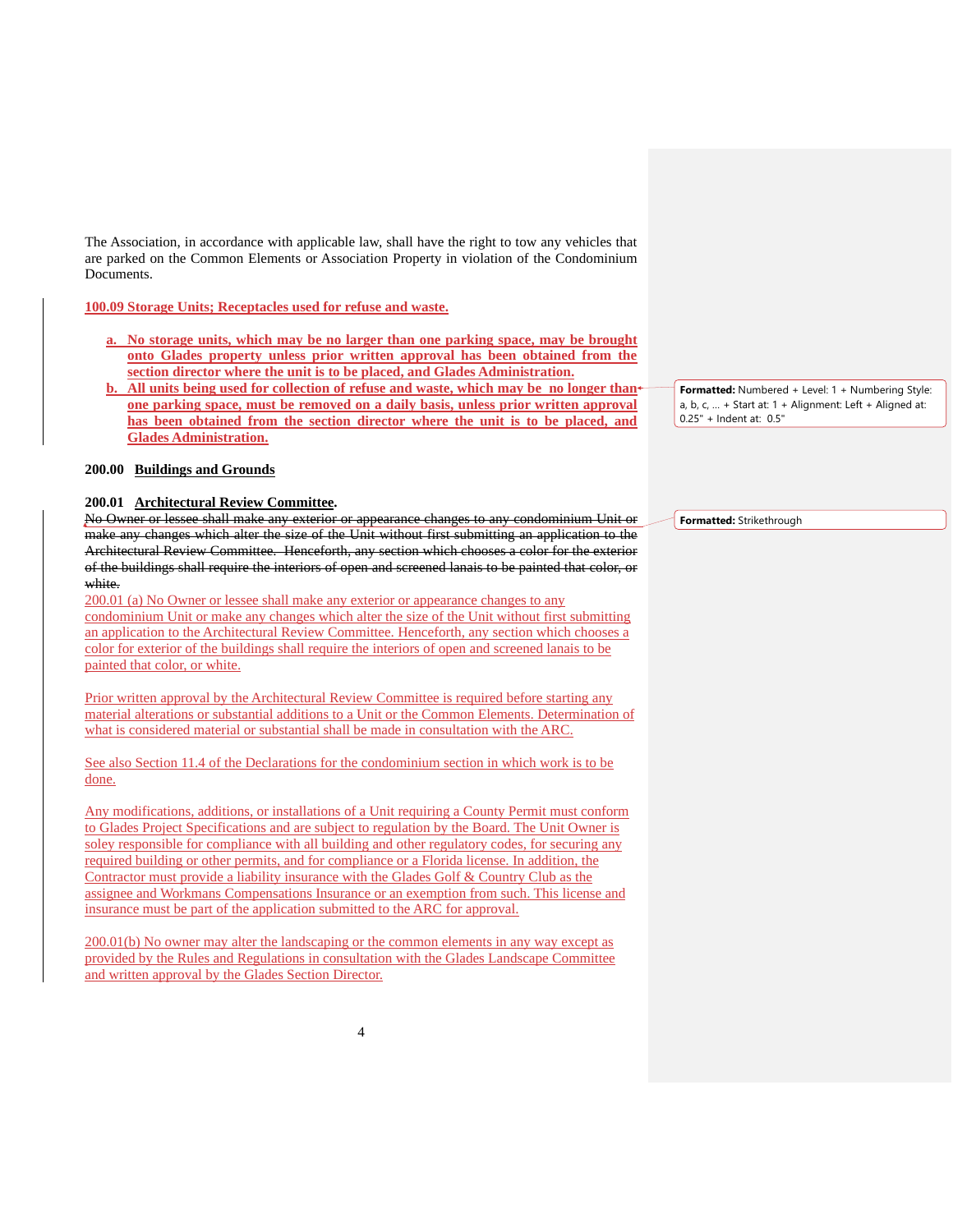200.01(c) Any section which chooses a color for the exterior of the buildings shall require the interiors of open and screened lanais to be painted that color or white.

## **200.02 Signage.**

No Owner or agent may post or display "For Sale", "For Rent", or similar type signs anywhere on the Common Elements, Limited Common Elements or Association Property, except for "Open House" signs which may be displayed from 1PM to 4PM. No signs are allowed on the outside of the building. The Unit is limited to two signs, one in the front of the Unit and one in the back, no larger than 18"x 24", which must be displayed inside the window or inside the lanai screen. The exception to this would be in Section 1 where one sign may be placed on the grillwork of the gate or wall. In addition, if any Unit has tinted windows, one "For Sale" sign may be placed on the outside of the front window.

# **200.02 Signage; Flags; Banners; Other Displays.**

a.)No Owner or agent may post or display "For Sale", "For Rent", or similar type signs anywhere on the Common Elements, Limited Common Elements or Association Property, except for "Open House" signs which may be displayed from 1PM to 4PM. No signs are allowed on the outside of the building. The Unit is limited to two signs, one in the front of the Unit and one in the back, no larger than 18"x 24", which must be displayed inside the window or inside the lanai screen. The exception to this would be in Section 1 where one sign may be placed on the grillwork of the gate or wall. In addition, if any Unit has tinted windows, one "For Sale" sign may be placed on the outside of the front window.

b.)Unit Owners are permitted to respectfully display one (1) portable, removable United States flag. On Armed Forces Day, Memorial Day, Flag Day, Independence Day, and Veterans Day Owners may display in a respectful manner portable, removable official flags which represent the United States Army, Navy, Air Force, Marine Corps or Coast Guard, all not larger than 4 ½ feet by 6 feet. Owners are to submit a request to display a flag to the Architectural Committee for their review on a flag bracket location. The bracket cannot be mounted on hand railings or trees. An Owner early shall arrange with the Association management office to have a work order placed to have the bracket installed at the agreed upon location.

c.)Christmas decorations are permitted from Thanksgiving Day through and including the first Sunday in January. Other holiday decorations may be displayed five days prior to and 2 days after such holiday. Wreaths may be affixed to the front door and below or around the garage lights.

d.) Sporting event flags or banners are permitted only on the day of such event, and shall be governed by the size and mounting requirements of paragraph (b) above.

e.) Bumper stickers and window stickers, not to exceed 12"x4" in size, are permitted on personal vehicles located on the common elements or Association property.

f.) Except as expressly permitted by this Section 200.02, or Florida Condominium law, no other signs, flags, banners, or similar items of any nature whatsoever, specifically including but not limited to political and religious items, shall be displayed anywhere on the common elements or Association property, neluding on or inside vehicles or other objects located on the common elements or Association property. In addition, except as expressly permitted by this Section 200.02, all signs, flags, banners, or similar items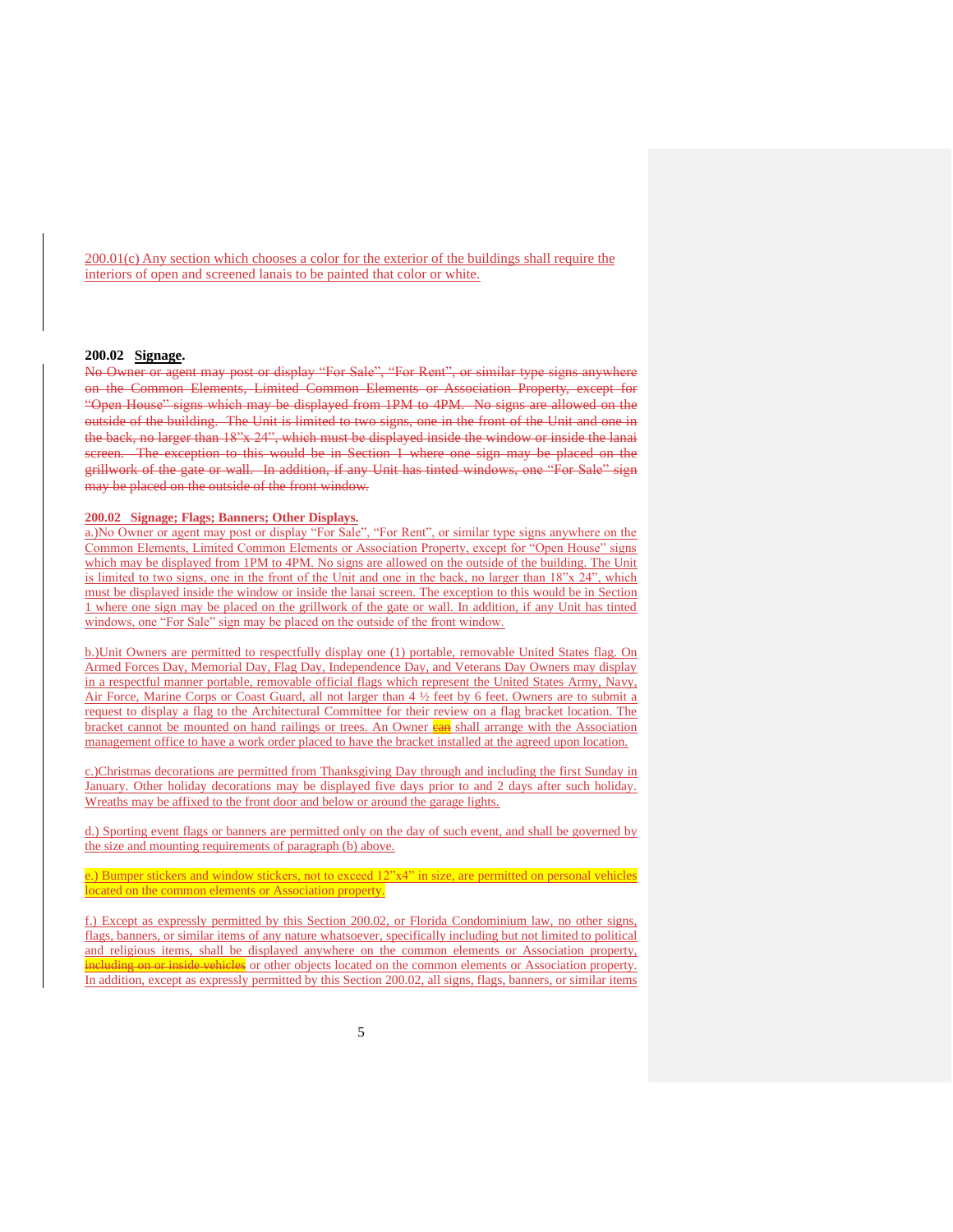of any nature whatsoever, including but not limited to political and religious items, that are visible from anywhere outside of a Unit, are prohibited.

# **200.03 Stairways/Walkways.**

Stairways and other common areas shall not be obstructed, littered, defaced or misused in any manner. Walkways and stairways shall be used only for the purposes intended, not for hanging or drying clothing, for outdoor cooking, for cleaning of rugs or other household items, or for storage of bicycles or other personal property.

# **200.04 Balconies, Lanais, Patios, Porches & All Limited Common Areas.**

Balconies, lanais, patios and porches shall be used only for the purposes intended, and shall not be used for hanging clothing, for cleaning of rugs or other household items, for the storage of motor vehicles, boats, spas, or for the installation of appliances. A small, portable drying rack may be used for short periods for drying clothes on enclosed lanais.

#### **200.05 Retail Sales/Installations.**

No Owner, lessee or house guest shall:

- a) Hold any garage, patio, yard or flea market type sale anywhere in the Glades.
	- b) Use any rug, blanket, sheet or other type covering as a permanent window or door covering.
	- c) Install any type material on any limited common walking area other than that approved in writing by the Board. The maintenance, repair, replacement and insurance of such installation shall be the responsibility of the Unit Owner.

#### **200.06 Use of Limited and Common Elements and Units.**

- a) Lanais, stairways, landings, patio or porch attached to and/or serving exclusively a Unit are to be maintained and painted by the Unit Owners, and shall be considered a Limited Common Element. Any railings located inside or outside these areas shall be maintained and painted by the Association. Original concrete or brick flooring located on a stairway, landing or lanai shall be maintained by the Association, but floor materials in a lanai or on a patio or porch attached to and/or serving a Unit exclusively shall be maintained and/or painted exclusively by the Unit Owner.
- b) All equipment, fixtures and/or installations located outside of a Unit which furnish air conditioning or heating exclusively to a Unit, shall be Limited Common Elements, and shall be maintained, repaired and replaced solely at the expense of the Owner of the Unit. Where access to such equipment, fixtures or installation is available only through another Unit, in which case the Association shall be responsible.
- c) Any part of the Common Elements that are connected to or exclusively serve a single Unit, and are specifically required in the "Maintenance" Article\_to be maintained, repaired or replaced by or at the expense of the Unit Owner shall be deemed a Limited Common Element appurtenant to that Unit, whether specifically described above or not. This includes windows, screens and interior doors including all hardware and framings therefore.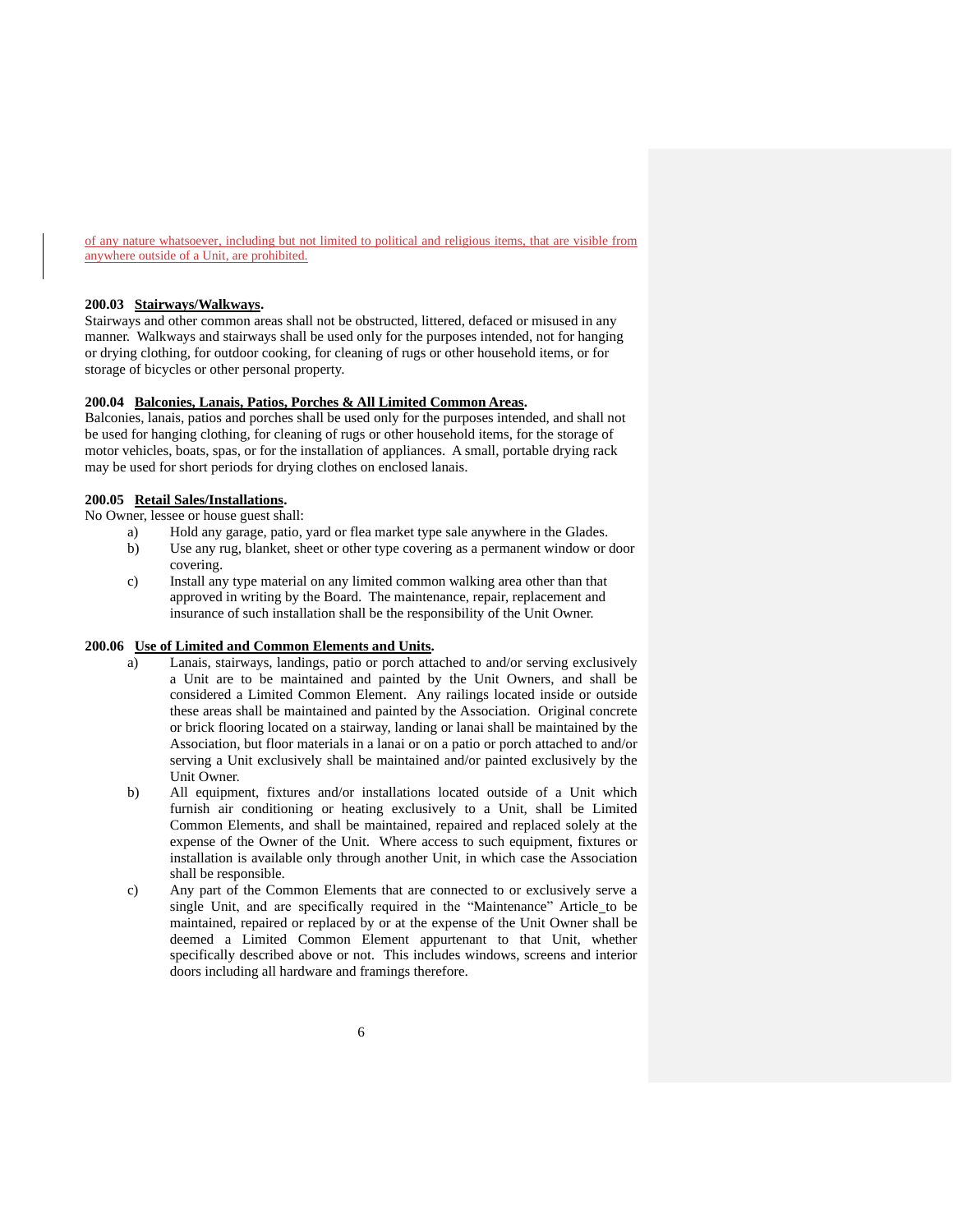- d) Whenever a Unit Owner contracts for maintenance, repair, replacement, alteration, addition or improvement of any portion of the Unit, Limited Common Elements or Common Elements, whether with or without Association approval, such Unit Owner shall be deemed to have warranted to the Association and its members that their contractor(s) are properly licensed and fully insured, and that the Unit Owner will be financially responsible for any resulting damage to persons or property not paid by the contractor's insurance.
- e) No Unit Owner shall use the Common Elements, his Unit, or permit his Unit to be used, in any manner which constitutes or causes an unreasonable amount of annoyance or nuisance to the occupant of another Unit, nor permit the premises to be used in a disorderly or unlawful way. The use of each Unit shall be consistent with existing laws and the Condominium Documents, and all persons in the Glades Complex shall at all time conduct themselves in a peaceful and orderly manner.
- f) NO charcoal burners shall be kindled or maintained on a balcony, lanai, stairwell or building overhang or within 10 feet of any structure. Electric grills are excluded by these rules.
- g) NO covered gas fired cooking grill, with propane cylinder attached, shall be stored, maintained or kindled on any balcony, lanai, stairwell or building overhang or within 10 feet of any structure. LP gas cylinders in excess of 2 ½ pounds water weight shall not be stored within 10 feet of a residential building. Electric grills are excluded by these rules.
- h) The maximum number of permanent occupants of a Unit at any one time shall be two (2) persons per bedroom. A "permanent occupant" of a Unit is a person who uses the Unit as his primary residence (or secondary residence if the person is domiciled in a state other than Florida). Each Unit shall be used as a residence and for no other purpose. No business or commercial activity shall be conducted in or from any Unit. The address of the Condominium or the Unit may not be publicly advertised as the location or mailing address of any business, professional office or other commercial activity; however, this restriction shall not be construed to prohibit a resident from maintaining a personal or professional library; from keeping personal, business or professional records in his or her Unit; or from sending written correspondence from the Unit. Such uses are expressly declared customarily incident to residential use.
- i) If the Unit Owner and his family who permanently reside with him are absent from the Unit and are not occupying it, and the Unit has not been leased, the Unit Owner may permit his Unit to be occupied by his house guests only in accordance with the following:
	- (1) Any one person, who is the parent or child of the Unit Owner or of the Unit Owner's spouse, if any, may occupy the Unit in the absence of the Unit Owner. Any family member with first degree of relationship (parents, siblings, children) by blood, adoption, or marriage, or their spouses and guests, may occupy the Unit in the absence of the Unit Owner. Such use shall be subject to all restrictions of the Rules.
	- (2) Other house guests are permitted for only one (1) family occupancy in the Unit Owner's absence. Such house guests may stay only two (2) weeks

**Formatted:** Strikethrough

**Formatted:** Not Strikethrough

7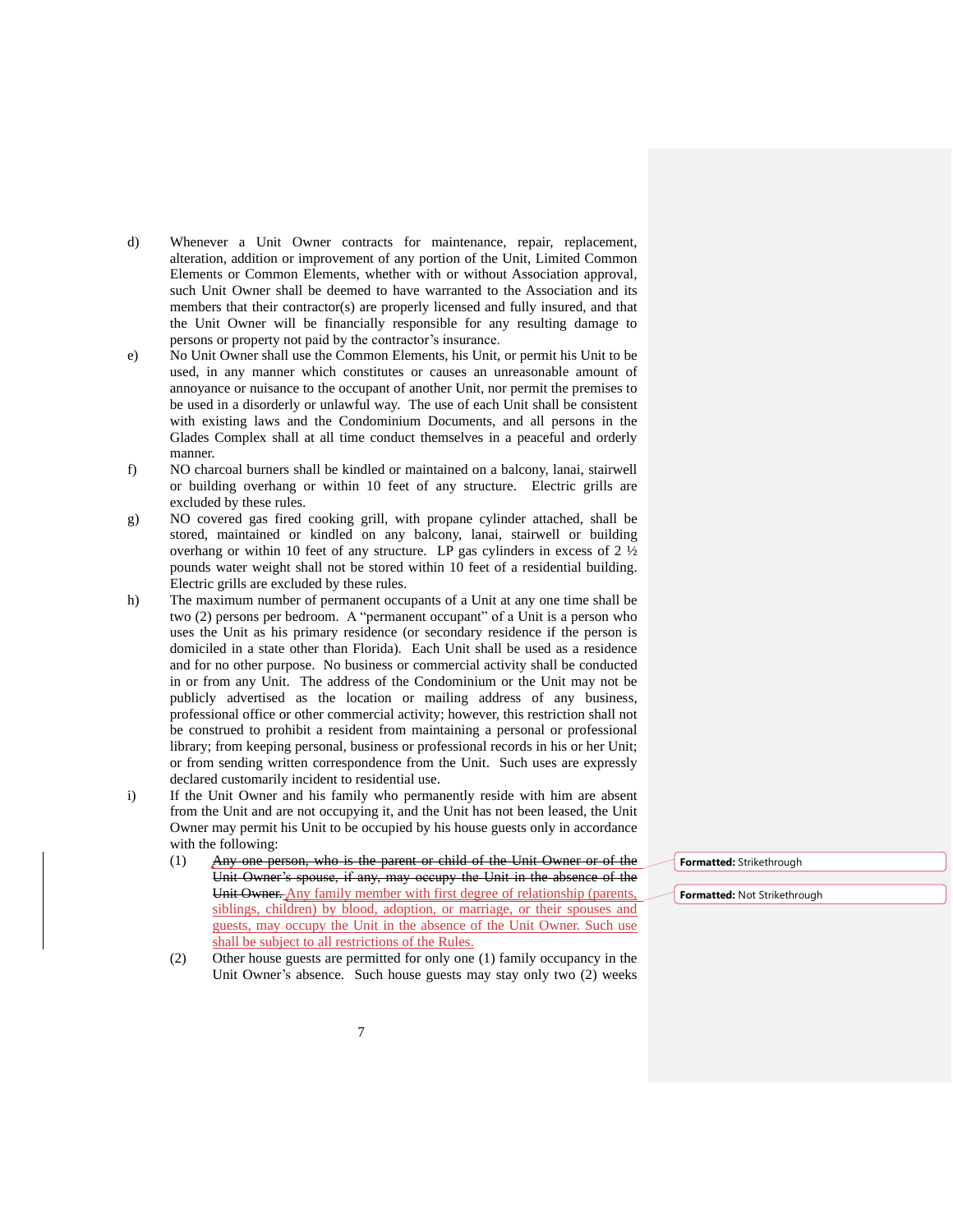after which no such occupancy may occur for a period of two weeks, and the total number of occasions for this type of house guest occupancy in any Unit shall be limited to six (6) in each calendar year. The first day of occupancy shall determine in which year the occupancy occurred.

- (3) All occupants and house guests under eighteen (18) years of age shall be closely supervised by an adult to ensure that they do not become a source of unreasonable annoyance to other residents.
- (4) All Unit Owners have access to the standing Rules and Regulations of the Glades Golf & Country Club. It shall be the responsibility of the Unit Owner to provide his/her house guests with access to the Rules. Any violation of the Rules by a house guest shall be the responsibility of the Unit Owner.
- j) In order to cause less annoyance to the residents of a building, the following work hours are mandated. When work is being performed on an inside of a Unit, either by a contractor's crew or an individual contractor, at the request of a Unit Owner, that work may be performed during the hours of 8am-6pm Monday thru Saturday only. This is also applicable if the Unit Owner is performing the work themselves. When roofing, agricultural, painting, or paving, or any work is being done outside of the building, at the request of the Association, this work can only be done during the hours of 8am-5pm Monday thru Saturday Friday. In the summer months, work may commence at 7am. In cases when a plumbing leak or back up has occurred, and the plumber is doing the work at the request of the Association, the work can be performed Monday thru Saturday 8am-6pm. Emergency repairs necessary to preserve or protect property may be performed anytime.
- k) All owners are required to fill out and file with the office a guest occupancy form for all persons that will be occupying the unit in the absence of the owner.

# **200.07 Flags and Banner Displays.**

Unit Owners are permitted to respectfully display one (1) portable, removable United States flag. On Armed Forces Day, Memorial Day, Flag Day, Independence Day, and Veterans Day Owners may display in a respectful manner portable, removable official flags which represent the United States Army, Navy, Air Force, Marine Corps or Coast Guard, all not larger than 4 ½ feet by 6 feet. Owners are to submit a request to display a flag to the Architectural Committee for their review on a flag bracket location. The bracket cannot be mounted on hand railings or trees. An Owner can arrange with the Association management office to have a work order placed to have the bracket installed at the agreed upon location. No other flags, or banners or signs to include but not limited to sports, religious, holiday and any other sign of any type shall be displayed on buildings, lanais, windows or anywhere outside a Unit or Common Elements on Association Property.

**200.08** Unit Owners are responsible for the actions of their lessees, invitees and guests.

### **300.00 Transfer or Ownership of Units.**

In order to maintain a community of congenial, financially responsible residents with the objectives of protecting the value of the Units, inhibiting transiency, and facilitating the **Formatted:** Font color: Red, Strikethrough

**Formatted:** Font color: Red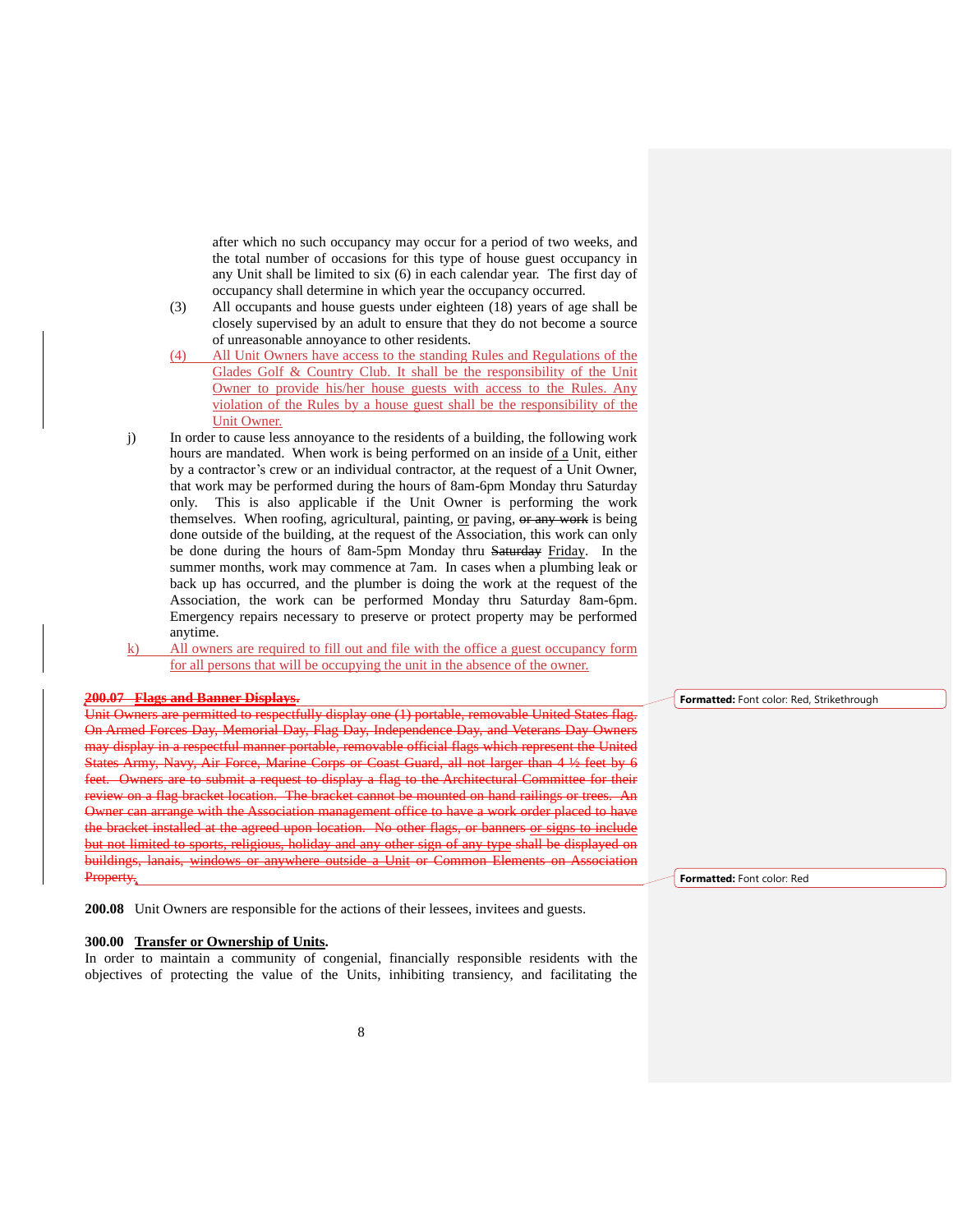development of a stable, quiet community and peace of mind for all residents, the transfer of ownership of a Unit shall be subject to the following provisions.

### **300.01A Forms of Ownership.**

- a) A Unit may be owned by one (1) person who qualified and been approved as elsewhere provided herein.
- b) **Co-ownership.** Co-ownership of Units is permitted. If the co-owners are to be other than husband and wife, or two (2) persons who reside together as a single housekeeping Unit, the Board shall condition its approval upon designation by the proposed new Unit Owners of one (1) approved person as the "primary occupant." The intent of this provision is to allow co-ownership, but not to create circumstances in which the Unit may be used as short-term transient accommodations for several individuals or families. The use of the Unit by other persons shall be as if the primary occupant was the only actual Unit Owner. Any subsequent change in the primary occupant shall be treated as a transfer to ownership by sale or gift subject to the provisions of this section.
- c) **Ownership by Corporations, Partnerships or Trusts**. A Unit may be owned in trust, or by a corporation, partnership, Limited Liability Company or other entity, which is not a person, if approved in the manner provided elsewhere herein. The approval of a trust, corporation, partnership, Limited Liability Company or other entity as a Unit Owner shall be conditioned upon designation by the Unit Owner of one (1) person to be the "primary occupant." The intent of this provision is to allow flexibility in estate, financial or tax planning, but not to create circumstances in which the Unit may be used as short-term transient accommodations for several individuals or families. The use of the Unit by other persons shall be as if the primary occupant shall be treated as a transfer of ownership by sale or gift subject to the provisions of the section. No more than one such change will be approved in any twelve (12) month period.
- d) **Designation of Primary Occupant.** If any Unit Owner fails to designate a primary occupant when required to do so, the Board of Directors may make the initial designation for the Unit Owner, and shall notify the Unit Owner in writing of its action.
- e) **Life Estate.** A Unit may be subject to a life estate, either by operation of law or by voluntary conveyance approved under this section. In that event, the life tenant shall be the only Association member from such Unit, and occupancy of the Unit shall be as if the life tenant were the only Unit Owner. Upon termination of the life estate, the holders of the remainder interest shall have no occupancy rights unless separately approved by the Association. The life tenant shall be liable for all assessments and charges against the Unit. Any consent or approval required of Association members may be given by the life tenant alone, and the consent or approval of the holders of the remainder interest shall not be required. If there is more than one life tenant, they shall be treated as co-Unit Owners for purposes of voting and occupancy rights.

# **300.01B Transfers.**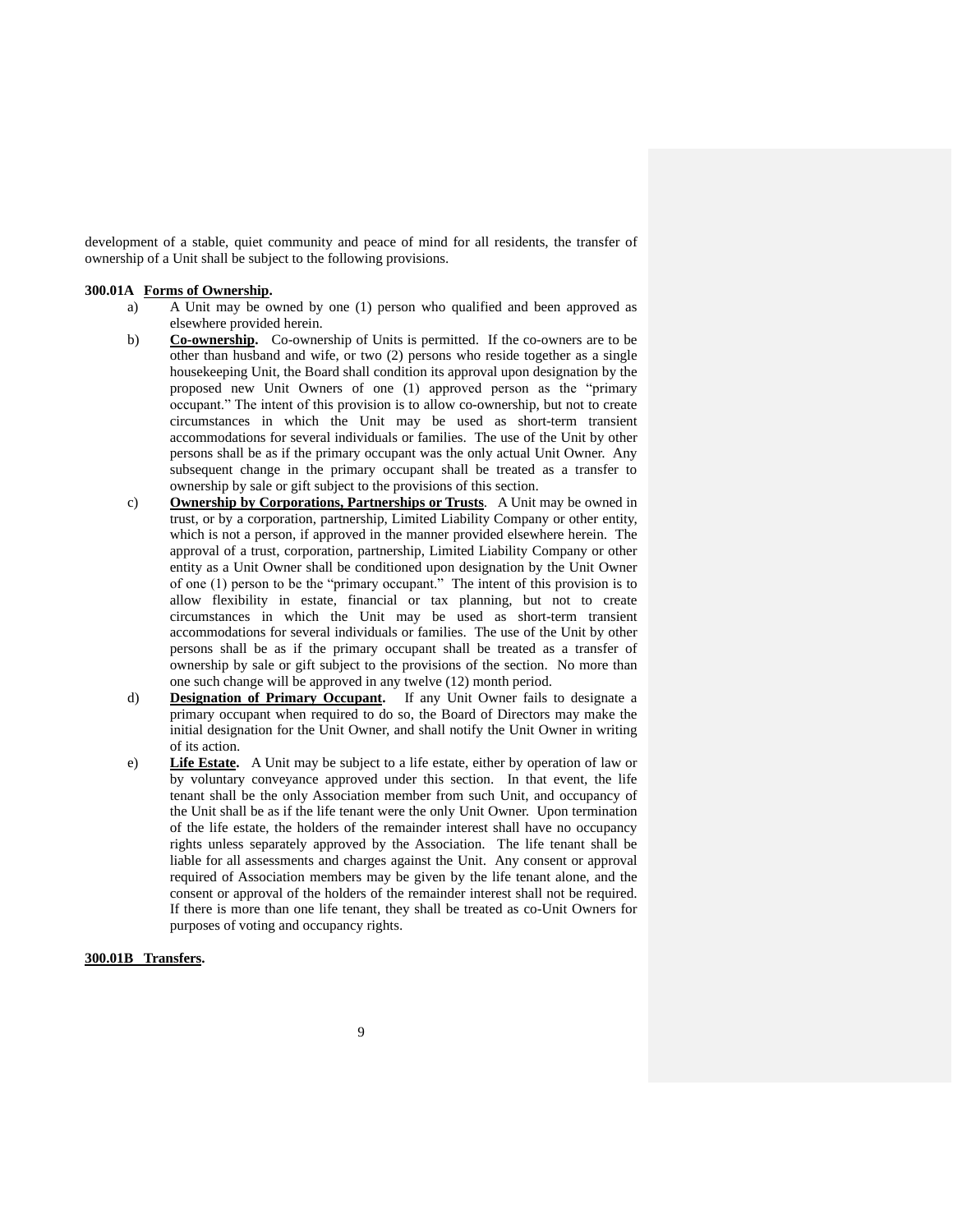- a) **Sale.** No Unit Owner may transfer a Unit or any ownership interest in a Unit by sale (including agreement for deed) without prior written approval of the Board of Directors. A gift of a Unit for estate-planning purposes shall be made in accordance with the section below, but any other gift shall be made in accordance with this paragraph.
- b) **Devise, Gift or Inheritance.** No prior Association approval shall be required for a conveyance in the event any Unit Owner acquires his or her title by devise, gift or inheritance, it being recognized that the Association does not wish to interfere with estate-planning by Unit Owners. However, the new Unit Owner's right to occupy or use the Unit shall be subject to the approval of the Board of Directors under the section below. The approval shall not be denied to any devisee, donee or heir who was the prior Unit Owner's lawful spouse at the time of death, or was related to the prior Unit Owner by blood or adoption within the first degree.
- c) **Other Transfers.** If any person acquired title in any manner not considered in the foregoing subsections, that person shall have no right to occupy or use the Unit before being approved by the Board of Directors under the procedures outlined below.
- d) **Delegation of Approval Authority**. To facilitate transfers proposed during times when many of its members are not in residence, the Board of Directors may by resolution delegate its approval powers to an ad hoc committee, or to any officer or the manager. Any committee member, officer or the manager shall be deemed a Vice-President, solely for the purpose of being authorized to execute Certificates of Approval on behalf of the Association.

# **300.01C Procedures.**

# a) **Notice to the Association.**

- (1) **Sale.** A Unit Owner intending to make a sale of his or her Unit or any interest therein shall give to the Board of Directors or its designee written notice of such intention at least thirty (30) days before the intended closing date, together with the name and address of the proposed purchaser, a copy of the executed sales contract, if any, a completed sales application and such other information as the Board may reasonably require. The same approval procedures shall apply to any gift and done if the gift of the Unit is made for other than estate-planning purposes.
- (2) **Devise, Gift (Estate-Planning), Inheritance or Other Transfers.** The transferee must notify the Board of Directors of his or her ownership and submit a certified copy of the instrument evidencing his or her ownership and such other information as the Board may reasonably require. The transferee shall have no occupancy or use rights until and unless approved by the Board, but may sell or lease the Unit following the procedures in this section.
- (3) **Demand.** With the notice required in subsection above, the Unit Owner or transferee seeking approval may make a written demand that if the transfer is disapproved without good cause, the Association shall furnish an approved alternate purchaser who shall purchase the Unit at the same price and upon substantially the same terms as in the disapproved sales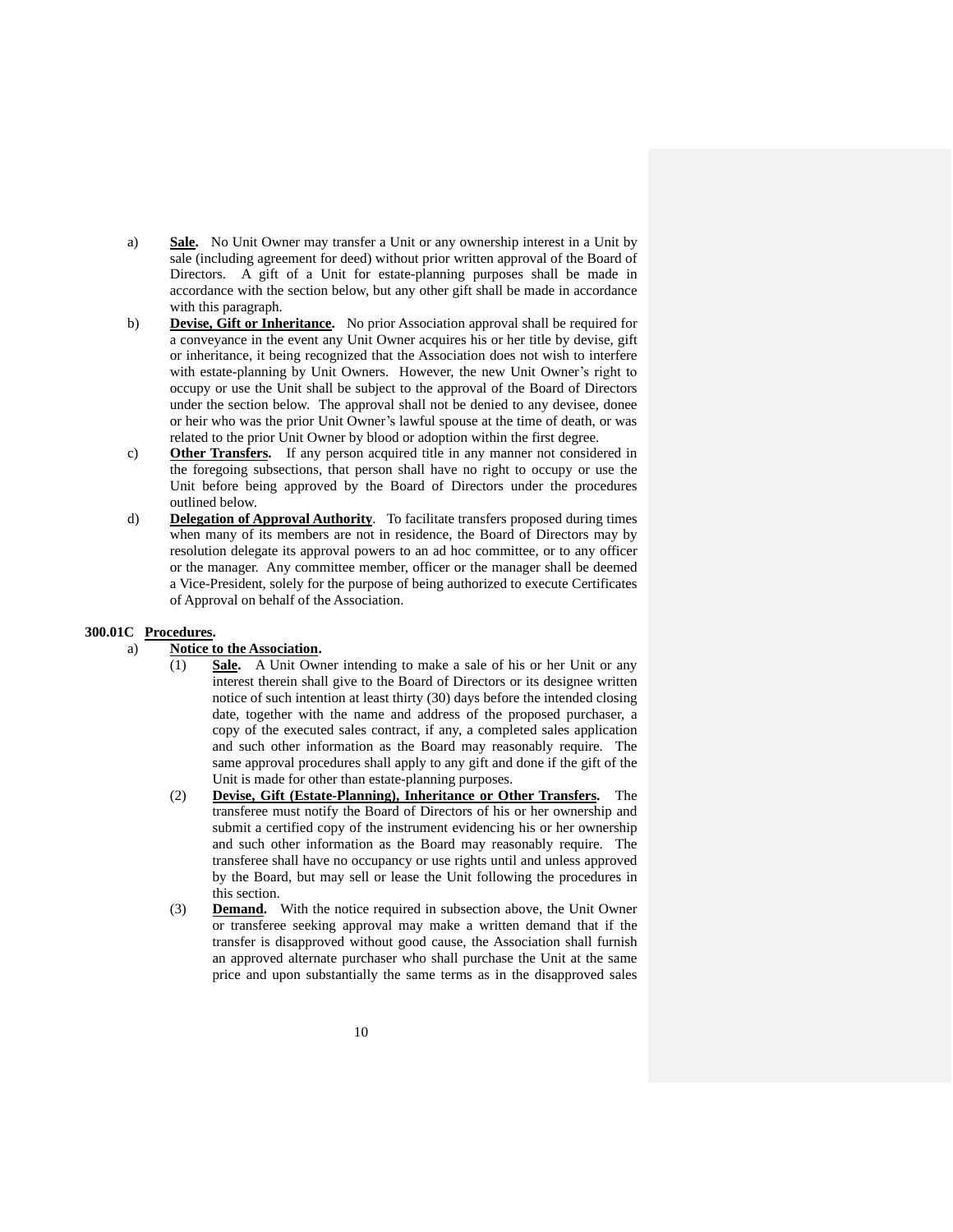contract, or if no contract is involved, for the fair market value of the Unit determined as provided below.

- (4) **Failure to Give Notice.** If no notice is given, the Board of Directors, at its election may approve or disapprove at the time it learns of the transfer. If any Unit Owner fails to obtain the Association's approval prior to selling an interest in a Unit, such failure shall create a rebuttable presumption that the seller and the purchaser intend to violate the Condominium Documents and shall constitute good cause for Association disapproval.
- b) **Board Action.** Within 20 days after receipt of the required notice and all information or interviews requested, the Board shall approve or disapprove the transfer. If a transfer is approved, the approval shall be stated in a Certificate of Approval executed by the President, Vice President or any other person deemed a Vice President, in recordable form, and delivered to the transferee. If the Board neither approves nor disapproves within the time limits as set forth above, such failure to act shall be deemed the equivalent of approval and on demand the Board shall issue a Certificate of Approval to the transferee.
- c) **Disapproval With Good Cause.** Approval of the Association shall be withheld for good cause only if a majority of the whole Board so votes. Only the following may be deemed to constitute good cause for disapproval:
	- (1) The person seeking approval has been convicted of a felony involving violence to persons or property, a felony involving possession or sale of a controlled substance, or a felony demonstrating dishonesty or moral turpitude;
	- (2) The person seeking approval has a record of financial irresponsibility, including without limitation prior bankruptcies, foreclosures or bad debts;
	- (3) The application on its face gives the Board reasonable cause to believe that the applicant intends to conduct himself in a manner inconsistent with the Condominium Documents.
	- (4) The person seeking approval has a history of disruptive behavior or disregard for the rights or property of others;
	- (5) The person seeking approval has failed to provide the information, fees or interviews required to process the application in a timely manner, or provided false information during the application process.
	- (6) The transaction, if a sale, was concluded by the parties without having sought and obtained the prior approval required herein.
- d) **Without Good Cause.** The Associations approval shall not be denied unless a majority of the whole Board so votes. If the Board disapproves without good cause, but for a non-discriminatory reason, and if the Unit Owner or transferee has made the demand, then within thirty (30) days after the Board meeting at which the disapproval took place, the Board shall deliver in writing to the Unit Owner the name of an approved purchaser (which may be the Association) who will purchase the Unit at the same price, and upon substantially the same terms, as in the disapproved sales contract. If no sales contract was involved, or if the Association challenges the contract price as not being a good faith purchase price, then the purchase price shall be paid in cash, and the price to be paid shall be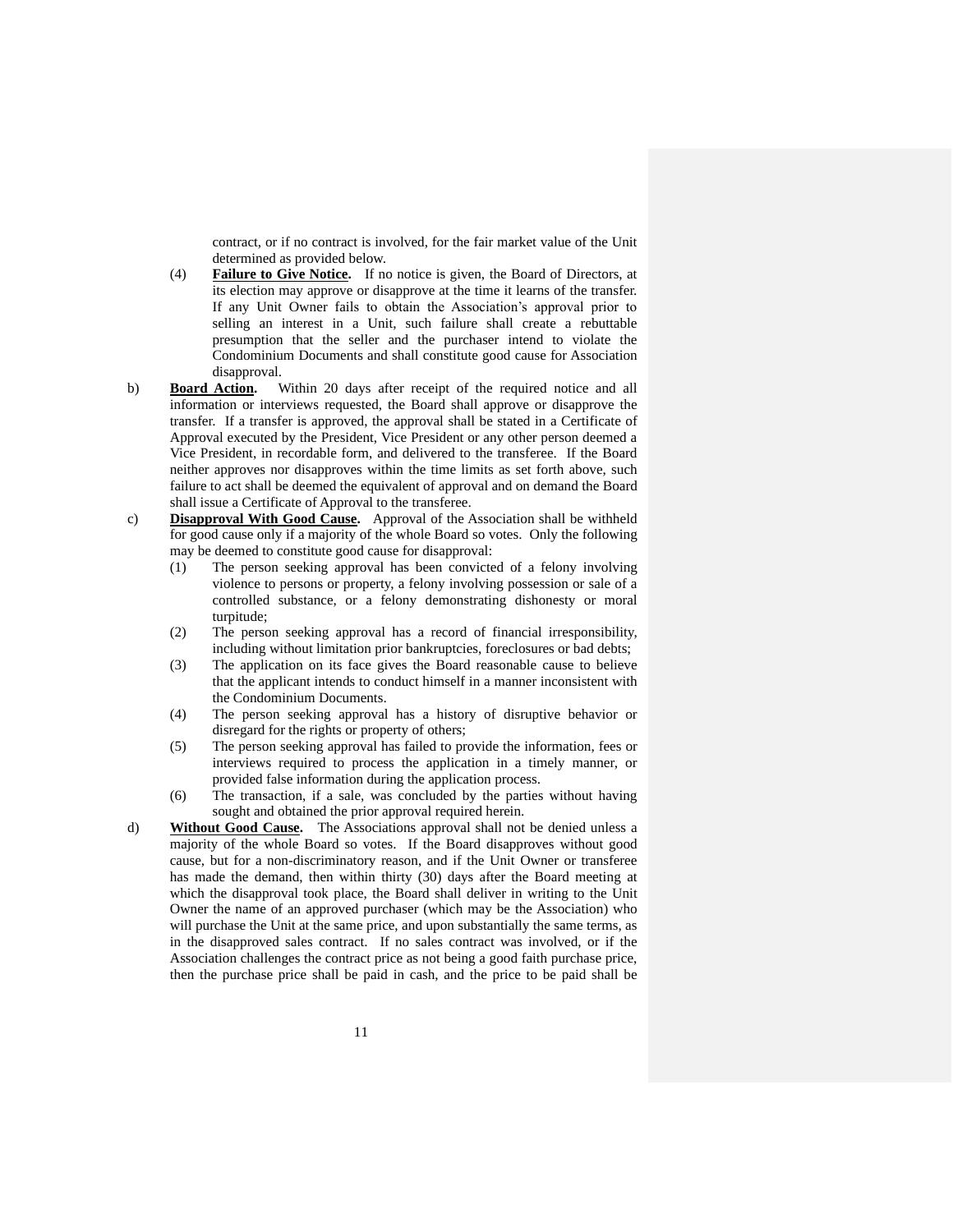determined by agreement, or in the absence of agreement, shall be the fair market value determined by the arithmetic average of appraisals by two state-certified property appraisers, one selected by the Unit Owner and the other by the Association. The cost of the appraisals, and all other closing costs in cases where no sales contract is involved, shall be shared equally by the purchaser and selling Unit Owner, except that the purchaser shall pay for his own title insurance, and all costs of mortgage financing. Real property taxes and condominium assessments shall be prorated to the day of closing and the parties shall bear their own attorneys fees, if any. The closing shall take place not longer than sixty (60) days after the date of Board disapproval or thirty (30) days after determination of fair market value by appraisal, whichever occurs last. Failure or refusal to close by either party shall constitute a breach of contract and shall entitle the other party to seek specific performance or damages. If the Board fails to deliver the name of the approved purchaser within thirty (30) day as required above, then the original proposed purchaser shall be deemed to be approved, despite the Boards former disapproval, and upon demand a Certificate of Approval shall be issued.

#### **300.01D Exception.**

The provisions of this section are not applicable to the acquisition of title by a first mortgagee who acquires title through the mortgage, whether by foreclosure or deed in lieu of foreclosure.

# **300.01E Unapproved Transfers.**

Any sale or transfer which is not approved, or which is disapproved pursuant to the terms of this Declaration, shall be void unless subsequently approved in writing by the Board.

# **300.01F Fees Related to the Sale of Units.**

Whenever herein the Board's approval is required to allow the sale or other transfer of an interest in a Unit, the Association may charge the Unit Owner a preset fee for processing the application, such fee not to exceed the maximum amount allowed by the Condominium Act, as the same may be amended from time to time.

#### **300.02 Leasing of Units.**

In order to foster a stable residential community and prevent a motel-like atmosphere, the leasing of Units by their Owners shall be restricted as provided in this Section. All leases of Units must be in writing. A Unit Owner may lease only his or her entire Unit, and then only in accordance with this section, after receiving approval from the Association. The lessee must be a natural person as opposed to an artificial entity such as a corporation, partnership or trust etc.

# **300.02A Procedures.**

a) **Notice by Unit Owner.** A Unit Owner intending to lease his or her Unit shall give to the Board of Directors or its designee written notice of such intention at least twenty-one (21) days prior to the first day of occupancy under the lease together with the name and address of the proposed lessee, a fully executed copy of the proposed lease, a completed lease application and such other information as the Board may reasonably require. The proposed lessee must sign for having received copies of the Rules and Regulations of the Association prior to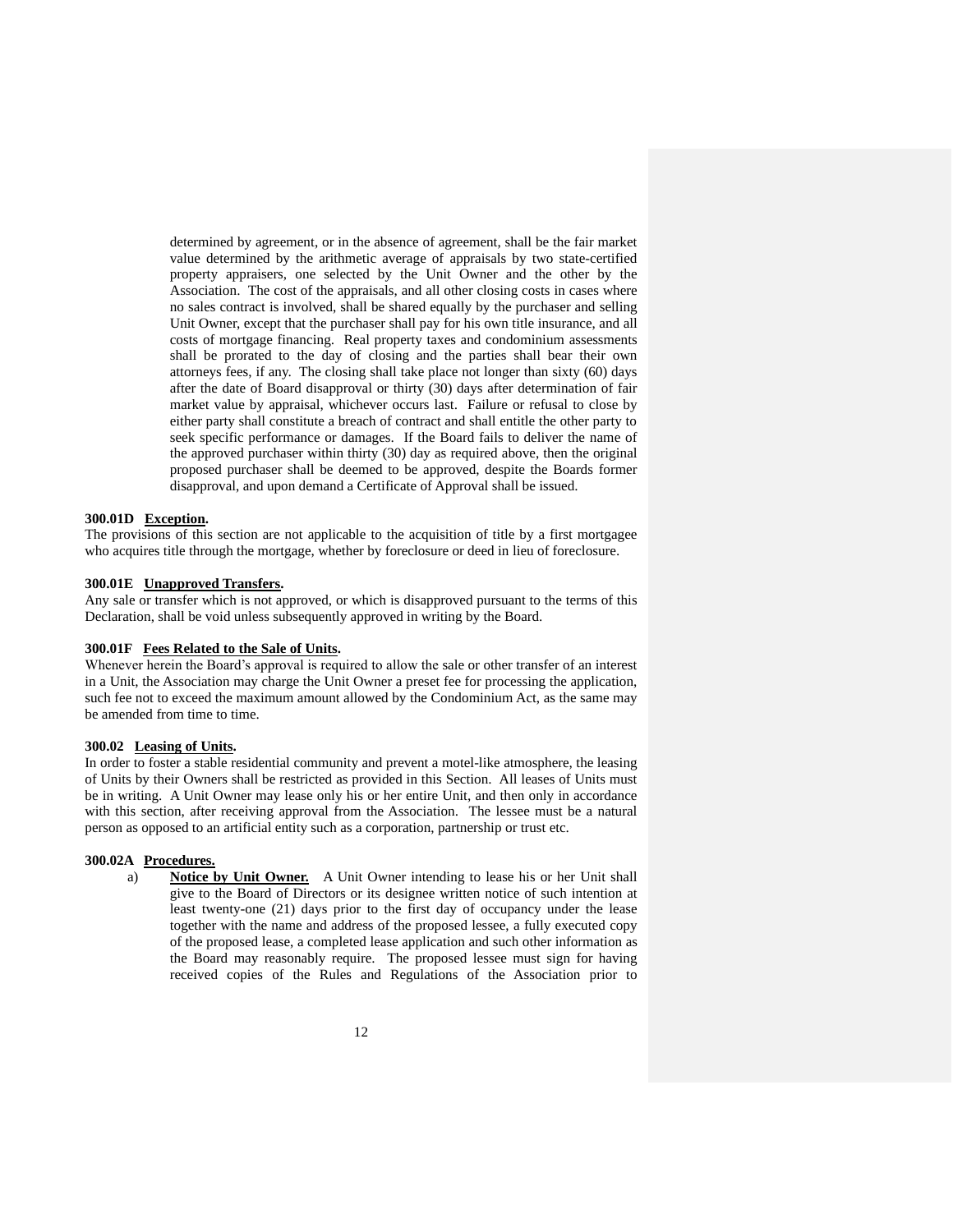occupancy. Each lease shall provide, and if it does not, shall be deemed to state that the lessee agrees to abide by all of the Condominium Documents and that failure to do shall be a breach of the lease and grounds for eviction.

- b) **Board Action.** After the required notice and all information requested have been provided, the Board shall have twenty (20) days in which to approve or disapprove the proposed lease. If the Board neither approves nor disapproves within that time, its failure to act shall be deemed the equivalent of approval, and on demand the Board shall issue a written letter of approval to the lessee.
- c) **Disapproval.** A proposed lease shall be disapproved only if a majority of the whole Board so votes and in such case the lease shall not be made. If a committee appointed by the Board is reviewing the lease application as provided below, a lease can be disapproved by majority vote of the committee members. If reviewed by the manager as provided below, a lease can be denied by the manager in his or her sole discretion based on the grounds stated herein. Appropriate grounds for disapproval shall include, but not be limited to, the following:
	- (1) The Unit Owner is delinquent in the payment of assessments at the time the application is considered;
	- (2) The Unit Owner has a history of leasing his or her Unit without obtaining approval, or leasing to troublesome lessees and/or refusing to control or accept responsibility for the occupancy of his or her Unit;
	- (3) The application on its face indicates that the person seeking approval intends to conduct himself in a manner inconsistent with the Condominium Documents;
	- (4) The prospective lessee has been convicted of a felony involving violence to persons or property, a felony involving sale or possession of a controlled substance, or a felony demonstrating dishonesty or moral turpitude;
	- (5) The prospective lessee has a history of conduct which evidences disregard for the rights and property of others, including without limitation prior eviction(s)
	- (6) The lessee, during previous occupancy, has evidenced an attitude of disregard for the Condominium Documents;
	- (7) The prospective lessee gives false or incomplete information to the Board as part of the application procedure, or the required transfer fees and/or security deposit is not paid.
	- (8) The Unit Owner fails to give proper notice of his or her intention to lease his or her Unit to the Board of Directors.
- (d) **Failure to Give Notice or Obtain Approval**. If proper notice is not given, the Board at its election may approve or disapprove the lease. Any lease entered into without approval may, at the option of the Board, be treated as a nullity, and the Board shall have the power to evict the lessee without securing consent to such eviction from the Unit Owner.
- (e) **Applications; Assessments.** Applications for authority to lease shall be made to the Board of Directors on such forms and include such terms as the Board may provide from time to time. The legal responsibility for paying condominium assessments may not be delegated to the lessee.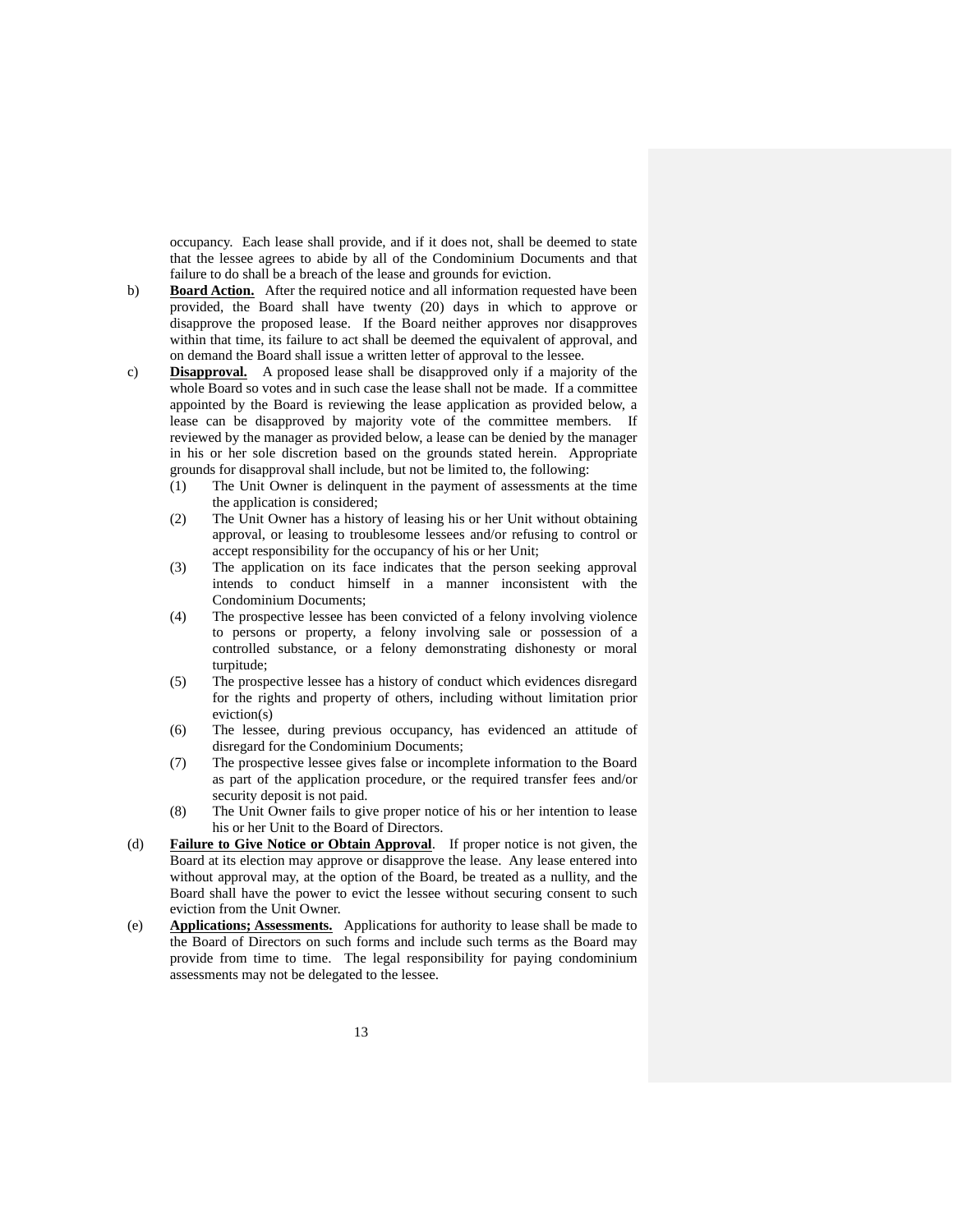f) **Committee Approval.** To facilitate approval of leases proposed during times when many of its members are not in residence, the Board of Directors may by resolution delegate its approval powers to an ad hoc committee or to its manager.

#### **300.02B Term of Lease and Frequency of Leasing**.

The minimum lease term is thirty (30) days. No Unit may be advertised for less than 30 days. ie may be for a period of more than one (1) year, and no option for the lessee to extend or ew the lease for any additional period shall be permitted. However, the renewishing or the Solid may approximate may or  $\frac{1}{n}$  and  $\frac{1}{n}$  or  $\frac{1}{n}$  for  $\frac{1}{n}$  and  $\frac{1}{n}$  or  $\frac{1}{n}$  for  $\frac{1}{n}$  and  $\frac{1}{$ scretion, approve the same lessee from year to year. No subleasing or assignment of lease rights by the lessee is allowed.

No annual leases of Units are permitted. Units may not be leased more often than 3 times in any calendar year, with the minimum lease term being 30 continuous days and the maximum lease term being 6 months, and with no option for the lessee to extend or renew the lease. Pursuant to Florida law, this leasing amendment applies only to unit owners who have consented to the amendment and unit owners who acquire title to their units after the effective date of the amendment: August 24, 2021.

# **300.02C Occupancy During Lease Term.**

No one but the lessee, his family members within the first degree of relationship by blood, adoption or marriage, and their spouses and guests may occupy the Unit. The total number of occupants of a leased Unit is limited to two (2) persons per bedroom. The Unit Owner shall not be permitted to occupy the Unit during the lease term, but may inspect the Unit pursuant to his or her rights under Chapter 83, Florida Statutes.

# **300.02D Occupancy in Absence of Lessee.**

If a lessee absents himself from the Unit for any period of time during the lease term, his family within the first degree of relationship already in residence may continue to occupy the Unit and may have house guests subject to all the restrictions of these rules. If the lessee and all of the family members mentioned in the preceding sentence are absent, no other person may occupy the Unit.

# **300.02E Use of Common Elements and Association Property**.

To prevent overtaxing the facilities, a Unit Owner whose Unit is leased may not use the Association Property or Common Elements (including, without limitation, the parking and golf facilities) during the lease term, except for purpose of accessing the Unit to inspect it pursuant to Chapter 83, Florida Statutes. The right to use the Association and the Common Elements is automatically transferred to the lessee during the lease term.

#### **300.02F Regulation by Association.**

All of the provisions of the Condominium Documents shall be applicable and enforceable against any person occupying a Unit as a lessee or guest to the same extent as against the Unit Owner. A covenant on the part of each occupant to abide by the Rules and Regulations of the Association and the provisions of the Condominium Documents, designating the Association as

**Formatted:** Font color: Red, Strikethrough **Formatted:** Font color: Red **Formatted:** Font color: Red, Strikethrough

**Formatted:** Font color: Auto

**Formatted:** Font color: Red, Strikethrough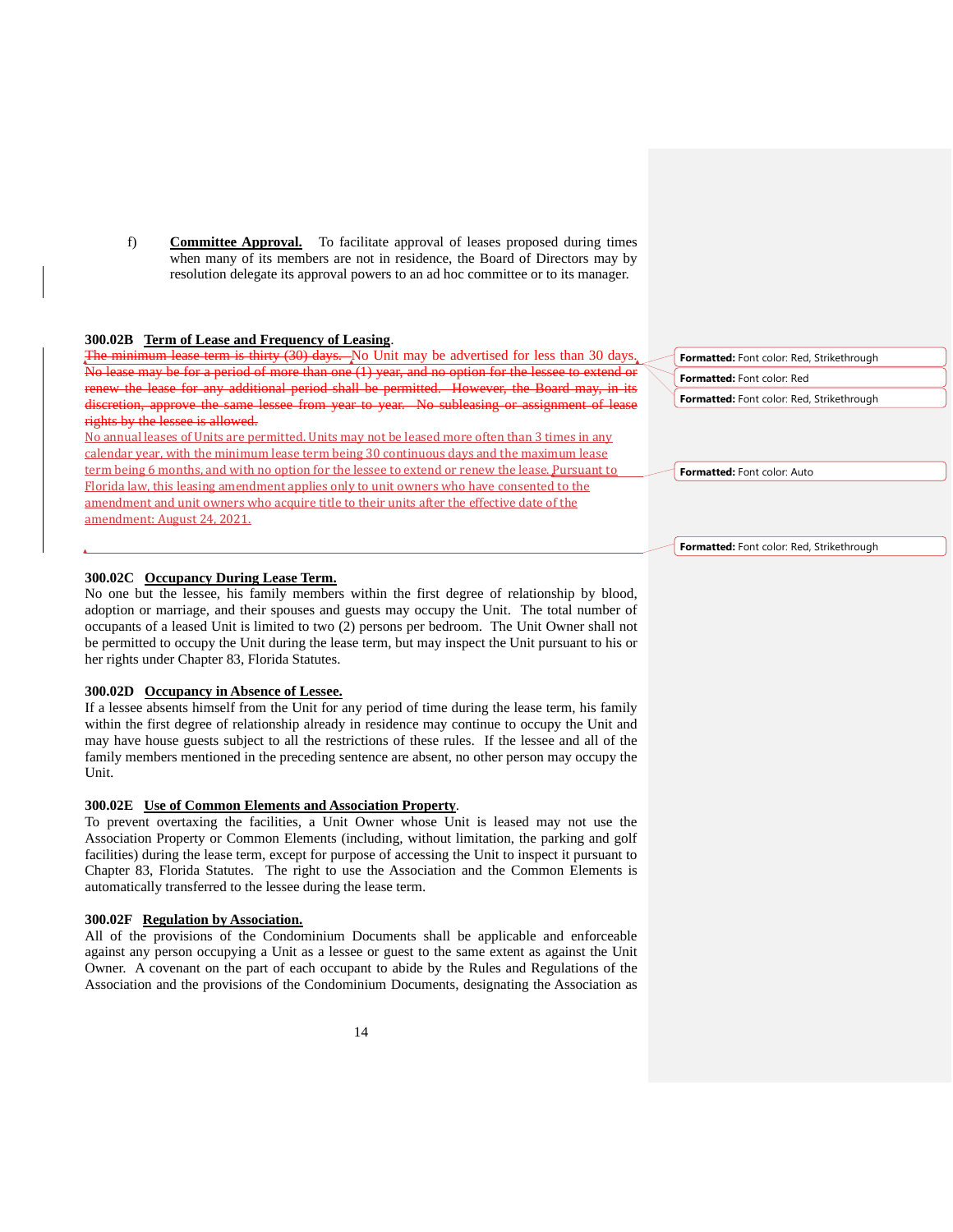the Unit Owners' agent with the authority to terminate any lease agreement and evict the lessees in the event of breach of such covenant, shall be deemed to be included in every lease agreement, whether oral or written, and whether specifically expressed in such agreement or not. The Association is hereby appointed as the Owner's agent to file any legal action to compel a lessee's compliance with the Condominium Documents and/or eviction under Chapter 83, Florida Statutes. The Owner or lessee shall be jointly and severally liable for any attorney's fees and costs incurred by the Association in an action to enforce the Condominium Documents and/or evict the lessee.

#### **300.02G Fees and Deposits for the Lease of Units**.

Whenever herein the Board's approval is required to allow the lease of a Unit, the Association may charge the Unit Owner a preset fee for processing the application, such fee not to exceed the maximum amount allowed by the Condominium Act as the same may be amended from time to time. No fee may be charged for approval of a renewal or extension of a lease with the same lessee. The Association may also require any security deposits that are authorized by the Condominium Act, as the same may be amended from time to time, which security deposit shall protect against damage to the Common Elements or Association Property. Handling of the security deposit and claims against the security deposit shall be in accordance with Chapter 83, Florida Statutes, as the same may be amended from time to time.

#### **300.02H Unapproved Leases.**

Any lease of a Unit not approved pursuant to this section shall be void and unenforceable unless subsequently approved by the Board.

# **400.00 Pets**

**400.01** A Unit Owner may keep no more than one (1) small pet of a normal domesticated household type (such as a cat or dog) in the Unit, not to exceed twenty-five (25) pounds, and tropical fish. Aggressive breeds are not permitted (such as pit bulls or wolf hybrids). No pets of any kind are permitted in leased Units, except as permitted by applicable fair housing laws in which case the Owner or lessee(s) desiring to keep a service or emotional support animal must provide all reasonable documentation and medical certifications, in advance of bringing the animal in to the residence, to establish the necessity for the animal. Guests may not keep a pet in a Unit unless the Unit Owner is in residence. No reptiles, rodents, amphibians, poultry or livestock may be kept in the Glades Complex. All pets, upon their arrival on the Condominium Property, shall be registered with the Association on such forms as the Board of Directors may provide from time to time. No pets are permitted to run loose on the Common Elements of a Condominium or the Association Property at any time. Dogs or cats must be walked on a leash on grassy areas or median strips, but away from mailboxes, pool areas, lanais, golf courses and flowerbeds. The Unit Owner shall clean up after his pet. Pets may not be kept outside on a patio, balcony, porch or lanai unless the Unit Owner is also on the patio, balcony, porch or lanai. The ability to keep pets is a privilege, not a right, and the Board is empowered to order and enforce the removal of any pet which becomes a source of unreasonable annoyance to other residents of the Glades Complex.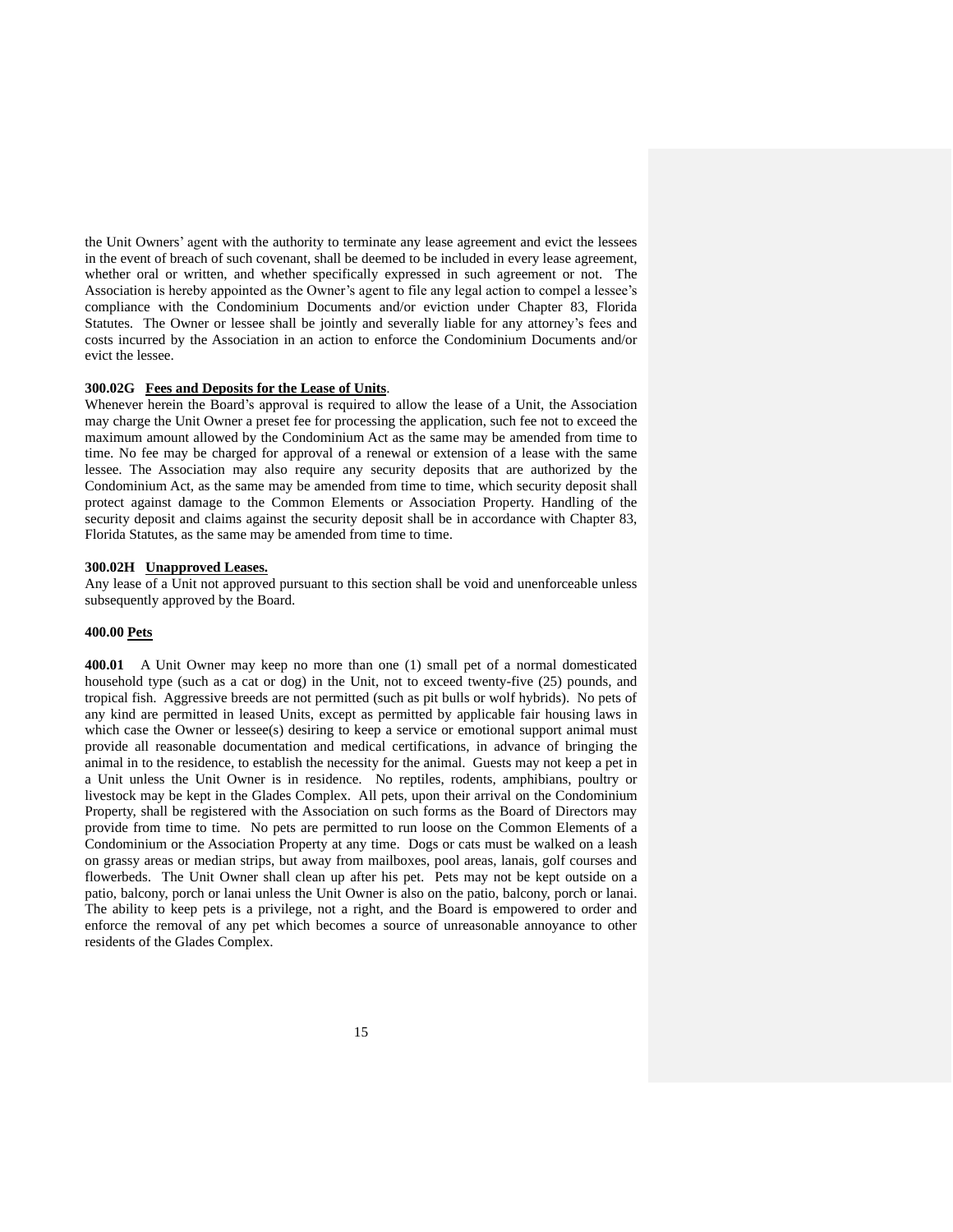**400.02** Unit Owners and house guests are not permitted to feed any ducks, wild birds and wild animals anywhere within the Glades.

# **500.00 Garbage and Trash**

**500.01** The Association collects the garbage and trash in the Glades three (3) times a week: Monday, Wednesday and Friday.

**500.02** All garbage and trash shall be placed in securely tied plastic bags only, and placed at the appropriate building collection point, NOT EARLIER than 7:00 AM the morning of collection. Care shall be taken by Owner or lessee when packing garbage or trash which contains broken glass, sharp objects, or hazardous materials to prevent injury to workers.

**500.03** Cardboard containers will be collected but must be folded flat and tied in a bundle for easy handling.

**500.04** All appliances, furniture, cabinets, construction materials, plumbing fixtures, large items and/or floor covering materials shall be disposed of by the Unit occupant or contractor outside of the Association Property, not in the Association dumpsters. The Association will not pick up such materials.

**500.05** If an Owner or lessee has garbage or trash to be disposed of on days other than the regular scheduled days, it shall be tied in plastic bags and taken to the trash containers located near the maintenance building.

**500.06** Any horticultural debris generated by an Owner or lessee shall be placed at the building collection point, but apart from regular garbage and trash. These items will be picked up by the landscape personnel.

**500.07** In order to participate in the normal recycle program, Owners and lessees shall be required to place newspapers, cardboard, cans and glass in their maroon recycle bins and set them out on Sunday evening, after 9 PM. Please secure newspapers so they do not blow over the property.

# **600.00 Clubhouse**

**600.01** The clubhouse is for the exclusive use of Glades Unit Owners, lessees, their house guests and those of Fairway Oaks, Hidden Oaks, and Sunrise IV per contract agreement.

**600.02** All Owners and/or lessees are permitted to lease the clubhouse as an individual not more than two (2) times in any calendar year. This privilege is nontransferable.

**600.03** Proper attire is required in the clubhouse at all times. Metal golf spike shoes are not permitted.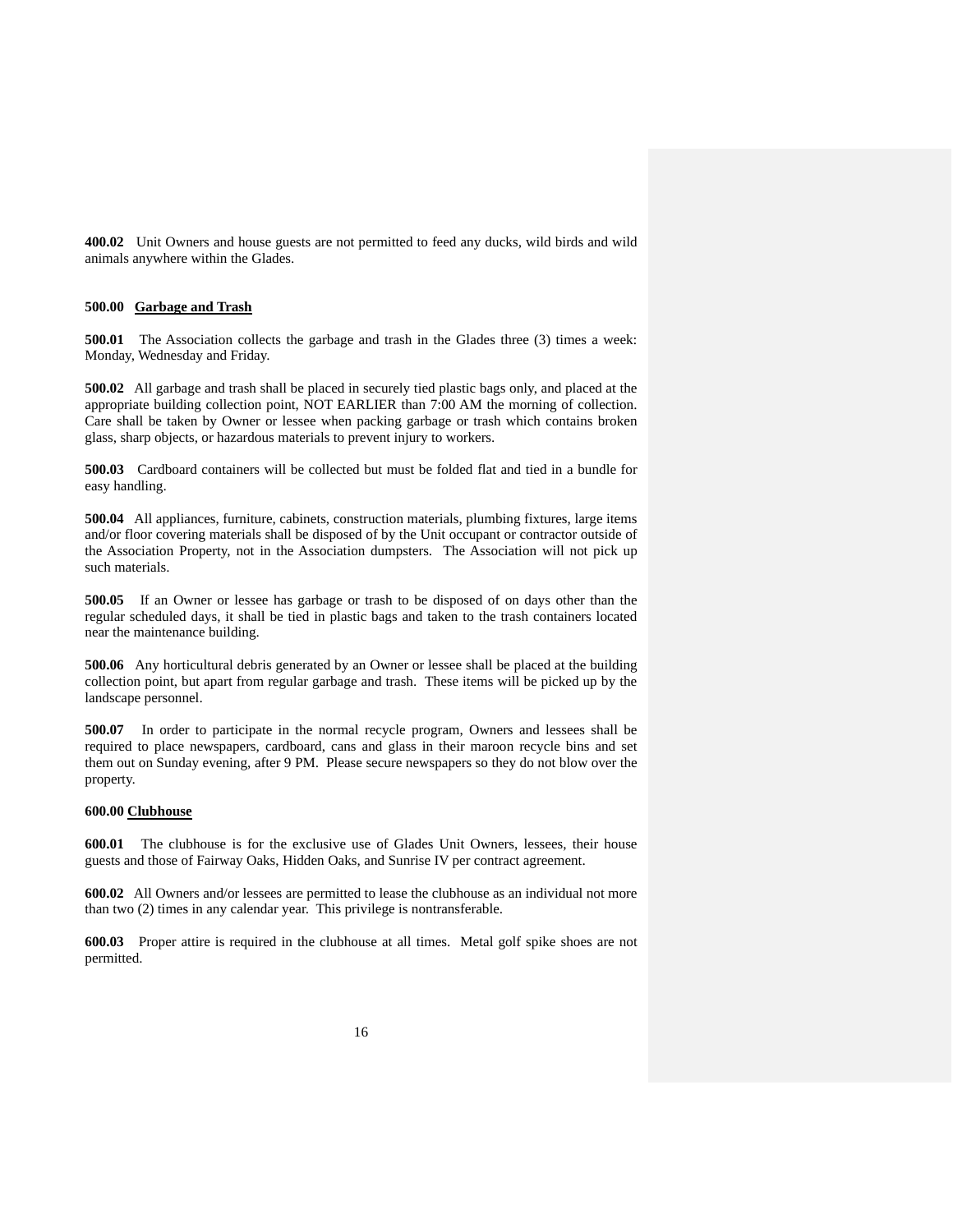**600.04** A Unit Owner or lessee shall be permitted to lease the clubhouse as follows:

- a) Filling out an application at least fifteen (15) days prior to the intended use date.
- b) The application shall be accompanied by a \$100 security deposit, which will be refunded to the applicant, provided the applicant returns the clubhouse to a condition identical to that which was provided to applicant. If the applicant intends to use the 19<sup>th</sup> Hole for food and beverage in the clubhouse, a usage fee of \$100.00 is required and is not refundable. This will defray the expense of setup and cleanup.
- c) The applicant is responsible for any damage that may occur. A clean up fee shall be required prior to the event scheduled. There is a set up fee for any applicant desiring that service. If alcoholic beverages are to be served in the clubhouse, they must be purchased through the 19<sup>th</sup> Hole due to liquor license requirements.
- d) Organizations of Unit Owners, such as Golf Associations, Activities Committee, Bridge Clubs, etc., shall be permitted to reserve the clubhouse on a yearly schedule, with approval of the 19<sup>th</sup> Hole Manager.

**600.05** The clubhouse cannot be reserved by a Unit Owner for money making activities other than those sponsored by Glades Activity groups.

## **700.00 The 19th Hole**

**700.01** The 19<sup>th</sup> Hole is for the exclusive use of Glades Unit Owners, lessees, their house guests and those of Fairway Oaks, Hidden Oaks and Sunrise IV per contract agreement. Those using the facilities may be asked to provide Glades identification.

**700.02** Owners and lessees may make arrangements to host private parties as follows:

- a) Parties shall take place during hours when the facility is not open for regular business.
- b) All food and beverages shall be provided by the facility.

**700.03** The 19<sup>th</sup> Hole serves a light lunch, refreshments and hosts special dinners. Due to the seasonal nature of our members, the hours of operation may vary, and said hours will be published periodically.

# **800.00 Glades Pool Areas**

**800.01** All pools, including the Main Pool (defined as the pool connected to the 19<sup>th</sup> Hole Restaurant) and Satellite Pools (defined as all pools other than the Main Pool), are for the exclusive use of Glades Unit Owners, lessees, invited guests and those of Fairway Oaks, Hidden Oaks and Sunrise IV per contract agreement. All pool use shall be in accordance with all Federal, State and local laws. Those using the pools may be asked to provide Glades identification.

**800.02** Unit Owners, lessees and invited guests may swim, or otherwise All those who use the pool facilities use the pool facilities, do so strictly at their own risk. There are NO lifeguards at **Formatted:** Superscript

**Formatted:** Font color: Red, Strikethrough **Formatted:** Font color: Red, Strikethrough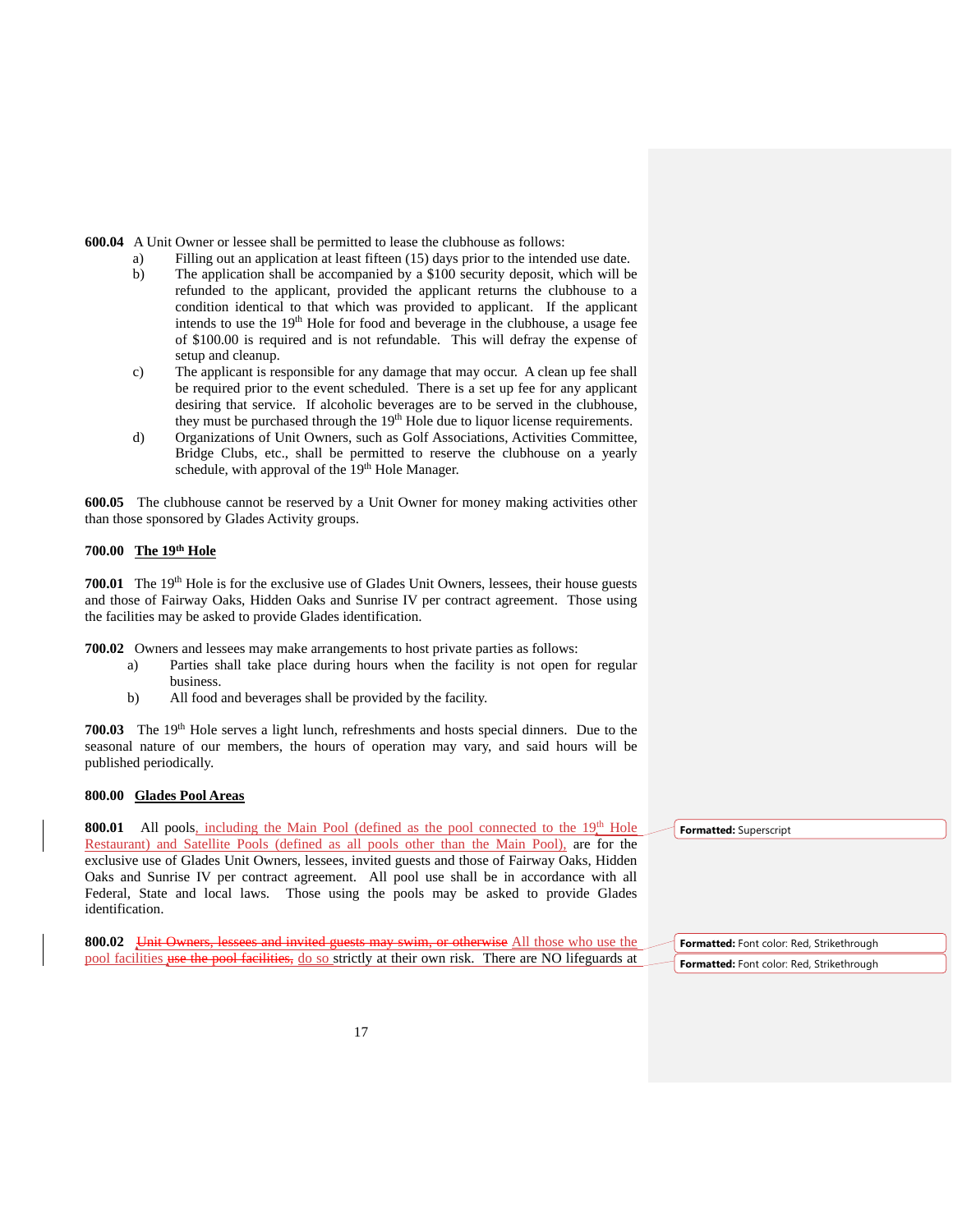any pool. The Association assumes no responsibility whatsoever for any accident or injury that may occur anyone using the pool facilities.

**800.03** Pool hours of operation and other significant rules of pool use, are from 9:00AM to 1 hour before dusk. The main pool opens at 8:00AM are posted at each pool. Pool hours of operation are subject to change at the discretion of the Glades Administration. Pool facilities shall not be used when the enclosure is locked. Rules are posted at each pool.

**800.04** All Unit Owners, lessees and invited guests are permitted to use any of the nine (9) pools, but they are encouraged to use the pool closest to their residences.

**800.05** The following Rules are specific to the Main Pool.

a) Owners and lessees are permitted to hold pool parties and other events sanctioned bythe Glades Administration at the Main Pool main clubhouse pool under the following conditions:

- a) Follow the same procedure as outlined in 600.04 above.
	- 1) At least 15 days prior written approval must be obtained from the Glades Administration, which may include a requirement for a security deposit for damages and cleanup. 2) The applicant shall be responsible for cleaning up the pool area after the party/sanctioned event, including removal of any trash and or decorations.3) Any damage to the pool facilities or common area shall be the responsibility of the applicant.
	- b) No alcohol may be consumed a pool parties, sanctioned events, or otherwise at the Main Pool unless such alcohol is purchased from the 19<sup>th</sup> Hole Restaurant. Parties may include food and drink; however, paper/plastic plates and cups shall be used.
	- c) The applicant shall be responsible for cleaning up the pool area after the including removal of any trash and or decorations.
	- d) Any damage incurred to the pool facilities or commonresponsibility of the applicant.

**800.06** Pools are for the exclusive use of Glades residents and their house guests. The following is specific to the Satellite Pools.

a) It is permississible to bring ones own alcoholic beverages to satellite pools.

b) Parties and other Glades sanctioned events at satellite pools must have prior written approval from the Section Director.

- 800.07 The following are applicable to both the Main Pool and Satellite Pools.
	- a) No food,  $\frac{1}{2}$  No food,  $\frac{1}{2}$  No drinks,  $\frac{1}{2}$   $\frac{1}{2}$  No  $\frac{1}{2}$  and  $\frac{1}{2}$  is permitted in pools or on pool deck.
	- b) The mMaximum number of people allowed in the each pool varies with size of the pool and is posted at each pool...
	- c) Hours for main pool are currently 8AM to  $9PM$  1 hour before dusk; all othersatellite-pools are 9AM to sunset, except pool #7 which is 9AM to 9PM. Pool hours are subject to change as set forth above, in 800.03.<sup>1</sup> hour before dusk.
	- d) All pool users must s**S**hower before entering the pool.
	- e) No diving is permitted.
	- f) No jumping, running, ball playing or roughhousing is allowed in the pool or on the pool deck.
	- g) Children under 15 must be accompanied by a parent or guardian.

**Formatted:** Font color: Red, Strikethrough

**Formatted:** Font color: Red, Strikethrough

**Formatted:** Indent: First line: 0.5" **Formatted:** Font color: Red, Strikethrough **Formatted:** Font color: Red, Strikethrough **Formatted:** Font color: Red, Strikethrough

| Formatted: Superscript                    |
|-------------------------------------------|
| Formatted: Font color: Red, Strikethrough |
|                                           |
| Formatted: Font color: Red, Strikethrough |
|                                           |
| Formatted: Font color: Red, Strikethrough |
|                                           |
| Formatted: Font color: Red, Strikethrough |

| Formatted: Font color: Red, Strikethrough        |
|--------------------------------------------------|
| Formatted: Font color: Red, Strikethrough        |
| Formatted: Font color: Red, Strikethrough        |
| <b>Formatted:</b> Font color: Red, Strikethrough |
| <b>Formatted:</b> Font color: Red, Strikethrough |
| Formatted: Font color: Red, Strikethrough        |
| Formatted: Font color: Red, Strikethrough        |
| <b>Formatted:</b> Font color: Red, Strikethrough |
| Formatted: Font color: Red, Strikethrough        |
| Formatted: Font color: Red, Strikethrough        |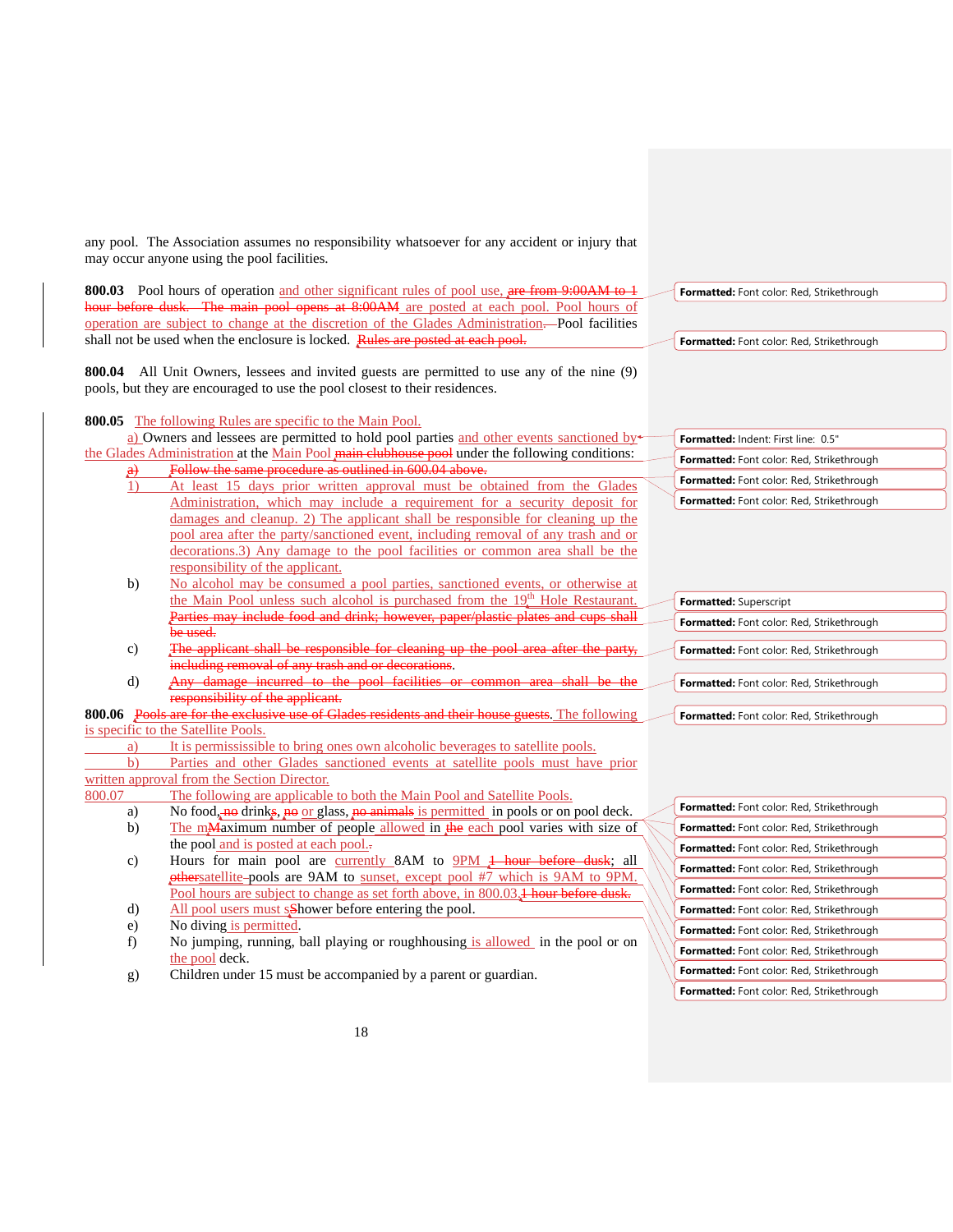- h) Children under 4 years of age must wear protective swim pants.
- i) Only noodles and children safety items are allowed in the pool.
- j) All electronics and voices must be kept within at a respectful volume.
- k) Dispose of T<sub>trash must be disposed of properly.</sub>
- l) No animals are permitted within any pool enclosure.

# **900.00 Golf Courses**

- a) Use of the golf courses shall be for the exclusive use of Glades Unit Owners, lessees, their guests and those of Fairway Oaks, Hidden Oaks, and Sunrise IV per contract agreement. Those using the courses may be asked to provide Glades identification.
- b) Ownership of the Unit conveys the right to use the golf courses. This right is automatically transferred to a lessee when the Unit is leased. An Owner who leases their Unit SHALL NOT use the golf courses during the term of a lease.

**900.01** Proper attire shall be worn by all players on the golf courses. There shall be no tank tops, halter tops, bare midriffs, jeans, dungarees, swimsuits or shorts less than mid-thigh length. Male golfers shall wear shirts with collars (regular or mock turtleneck) and sleeves. All shirts shall be tucked in when on the golf course or practice areas. Cargo shorts / pants are not allowed. Female golfers shall wear shirts with collars with or without sleeves or shirts without collars but with sleeves. Only soft spike golf shoes or soft sole shoes shall be permitted.

#### **900.02**

- a) All guests must be registered with the Pro Shop before playing and must be accompanied by at least one Owner or renter while playing on either the Pines or Palmetto golf courses.
- b) Junior golfers under the age of 14 must be accompanied by an adult Owner or renter unless they have permission from the Golf Professional.

**900.03** Play on the golf courses is governed by rules established by The Board of Directors and the USGA Rules of Golf. Additionally:

- a) All golfers shall have a set of clubs and a bag or rack. Any player found on a course without such equipment shall be asked to leave the course immediately, they may return with the proper equipment. Offenders will be issued a written warning.
- b) Dress rules shall be enforced at the start of play by the Pro Shop or Starter. Those violators discovered on a course by a ranger will be issued a warning and asked to leave the course to obtain proper attire.
- c) A golfer, who has signed to walk a course, may not join a single player in a cart. This is a violation of the cart rental agreement. When discovered, the walking golfer will be charged an 18-hole cart fee. If the violation continues a written warning will be issued.
- d) Golf carts shall be properly used on the courses. Carts shall travel on cart paths, and not the fairways. Balls shall be approached from cart paths at a 90-degree angle to the centerline of the fairway, then return to the cart path in the same

| Formatted: Font color: Red, Strikethrough |
|-------------------------------------------|
| Formatted: Font color: Red, Strikethrough |
| Formatted: Font color: Red, Strikethrough |
| Formatted: Font color: Red, Strikethrough |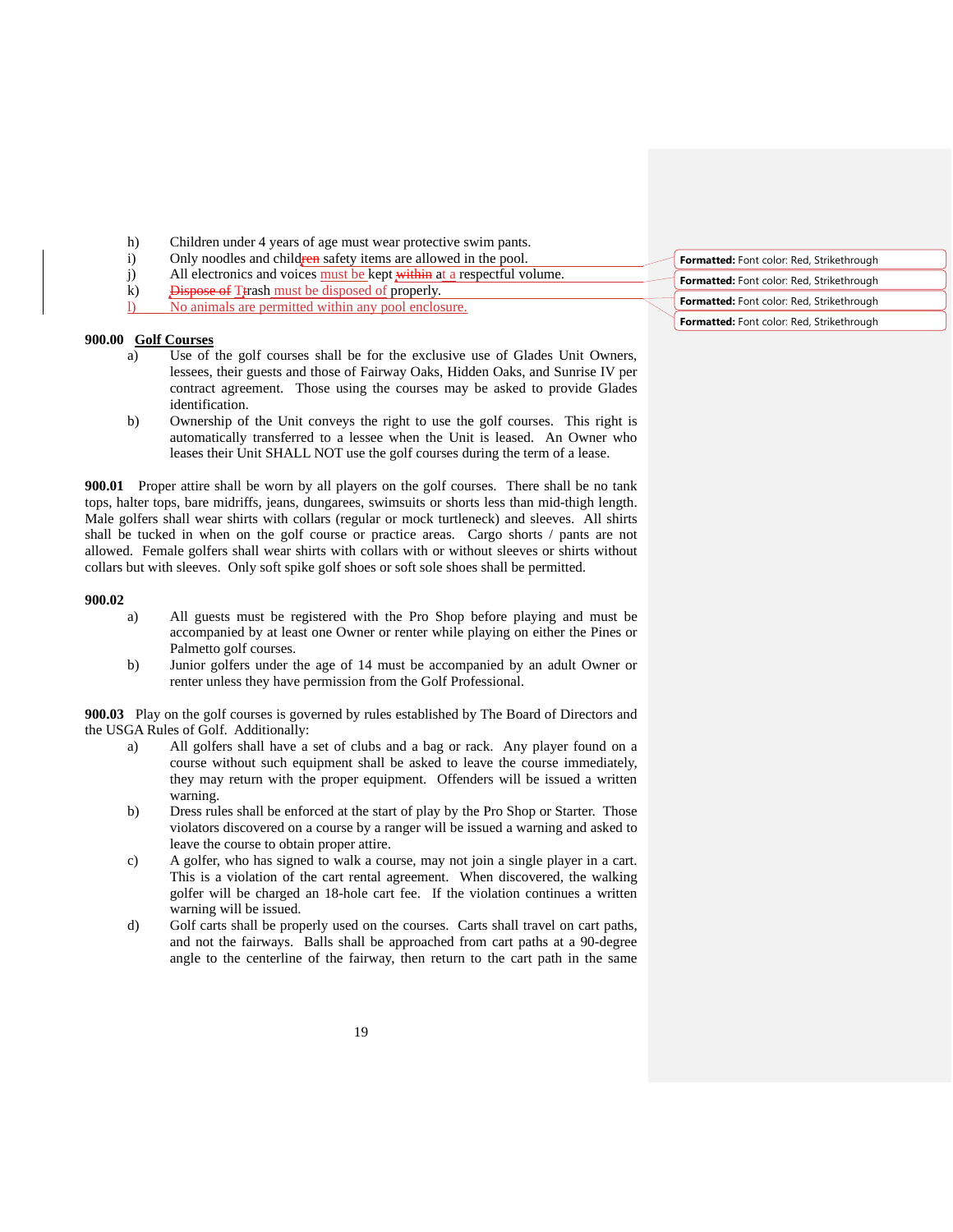manner. Any player observed driving improperly shall be asked to observe this rule. Continued violation shall result in a written warning.

- e) Electric carts and/or pull carts shall be parked at least 10 to 30 feet from the edge of a green. The golf maintenance department will control the distance to alter the flow pattern of golfers. Carts with flags shall be parked at the rear or side of the green. Golf bags which are carried shall be placed at least 5 feet from the edge of a green. When a violation is observed the player shall be asked to move the cart or bag. A continued violation shall result in a written warning.
- f) Players shall repair their divots on the course, ball marks on the green and rake sand traps after play. Any player observed not repairing or raking shall be asked to do so. A continued violation shall result in a written warning.
- g) All players shall refrain from conducting themselves in a manner which could inflict damage to the golf course, equipment, themselves or others. An observed action of this nature shall result in a written warning.
- h) Practice on the Pines or Palmetto courses is strictly forbidden. Any activity on either course must be authorized by the Pro Shop.
- i) Players shall not abuse or manipulate the Chelsea Tee Time System.
- j) Players shall be courteous at all times in the Pro Shop or on the courses. Abusive language towards anyone shall not be tolerated. An observed violation shall result in a written warning.

**900.04** Golfers only are permitted on the cart paths between the hours of 7:00AM and 7:00PM. At all other times, use of the cart paths is at your own risk. No pets are permitted on the golf courses at any time.

**900.05** Any violations of Rule 900 shall be referred to the Director of Golf for investigation. If he deems a violation to have occurred, he shall discuss the matter with the offending party. A subsequent violation of Rule 900 shall result in the Director of Golf sending a warning letter to the offending party as prescribed by the Rules Committee. A third violation by said offending party shall result in the Director of Golf sending a second letter to the offending party as prescribed by the Rules Committee advising that the matter has been turned over to the ompliance Officer for investigation. Upon a finding by the Compliance Officer that the findings of the Director of Golf were appropriate, the matter shall be disposed of as set forth in 1200.00 *et seq.,* before being turned over to the Rules Committee which shall schedule a hearing date.

- a) Thereafter, the provisions of 1200.00 *et seq*., with the addition that an offender may additionally be barred from a starting time on either golf course before 3:00PM for a period not to exceed one month.
- The procedures set forth in Rule 1200.01(a)(5) *et seq.*, shall thereafter apply determining whether a fine and/or punishment be imposed.

# **1000.00 Tennis Court Rules**

**1000.01** The tennis courts are for the exclusive use of the Glades Unit Owners, lessees and house guests and those of Fairway Oaks, Hidden Oaks and Sunrise IV per contract agreement.

**Formatted:** Font color: Red, Strikethrough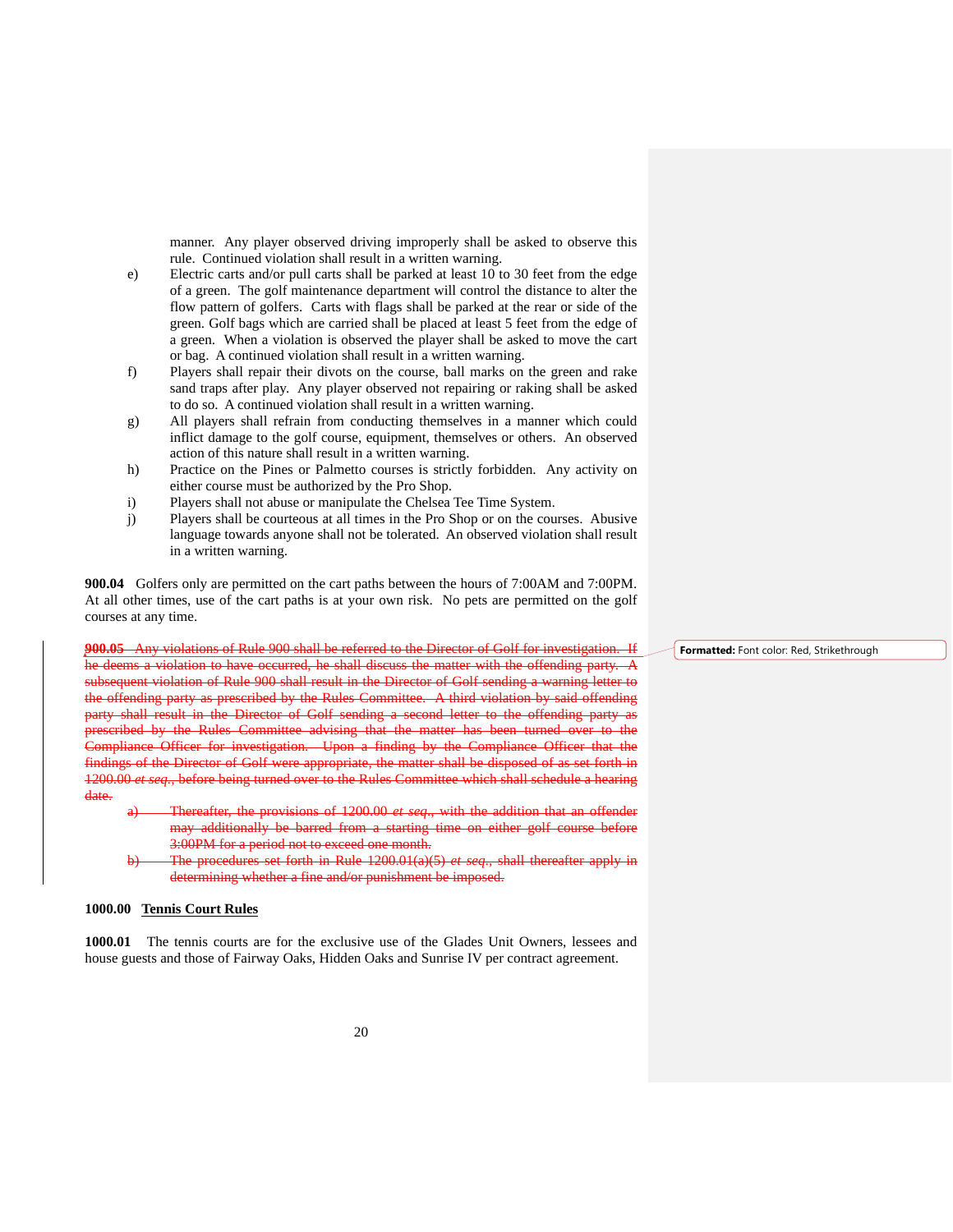**1000.02** Proper tennis attire shall be worn by all players on the courts. There shall be no jeans, dungarees, swimsuits or shorts other than tennis shorts. Male players shall wear shirts with sleeves. Only proper footwear is permitted on the courts. No black soled footwear is permitted on the hard courts.

**1000.03** Courts shall be open daily from 7AM until 1 hour before dusk.

**1000.04** Courts may be reserved by signing up in the Sports Information Center.

**1000.05** Unauthorized use of the courts is prohibited. There shall be no activities other than tennis on the existing tennis courts.

**1000.06** Inappropriate language shall not be used on the tennis courts.

### **1100.00 Miscellaneous**

**1100.01** No Owner, lessee or guest shall be permitted to threaten or harass another Owner, lessee, guest, contractor or employee.

**1100.02** Registration/Recreation Procedures shall be published annually, around the 1<sup>st</sup> of December for the following year.

**1100.03** All Owners and lessees of the Glades, Fairway Oaks, Hidden Oaks, and Sunrise IV shall be expected to carry a valid Glades ID for access to Association amenities. Replacement ID cards can be obtained at the Administration Office. Shirts and shoes for Men and cover ups and shoes for Women are required for the Bocce Courts, Shuffleboard Courts, Administration office and the 19<sup>th</sup> Hole Restaurant.

**1100.04** The Association has the right to enter a condominium Unit during reasonable hours, when necessary for the maintenance, repair, or replacement of any Common Elements or of any portion of a Unit to be maintained by the Association pursuant to the Declaration or as necessary to prevent damage to the Common Elements or to a Unit or Units . In order to prevent damage to a Unit door, the Association may retain a pass key to the Unit (to be kept in a secure location in the Association office and /or require that the Owner provide the name, address and phone number of a local person who has a key to the Unit. In addition, the Owner must notify the Association office of the dates the Unit will be vacant, if longer than thirty (30) days. Owners shall turn the power off to the water heater and shut off the water supply to the Unit, if the Unit will be vacant for more than twenty-four (24) hours. In the event of non-compliance, the Unit Owner shall be liable to the Association for all expenses incurred in obtaining access to the Unit.

**1100.05** There shall be no door-to-door solicitations, in person or by material left at the door by any Owner, lessee or guest.

1100.06 No Member may contact any vendor, employee or contractor of the Association without written consent of the Board. The Association shall cause a list of approved contacts to be sent to each vendor, employee or contractor to prevent conflicting messages, the ordering of approved

**Formatted:** Font color: Auto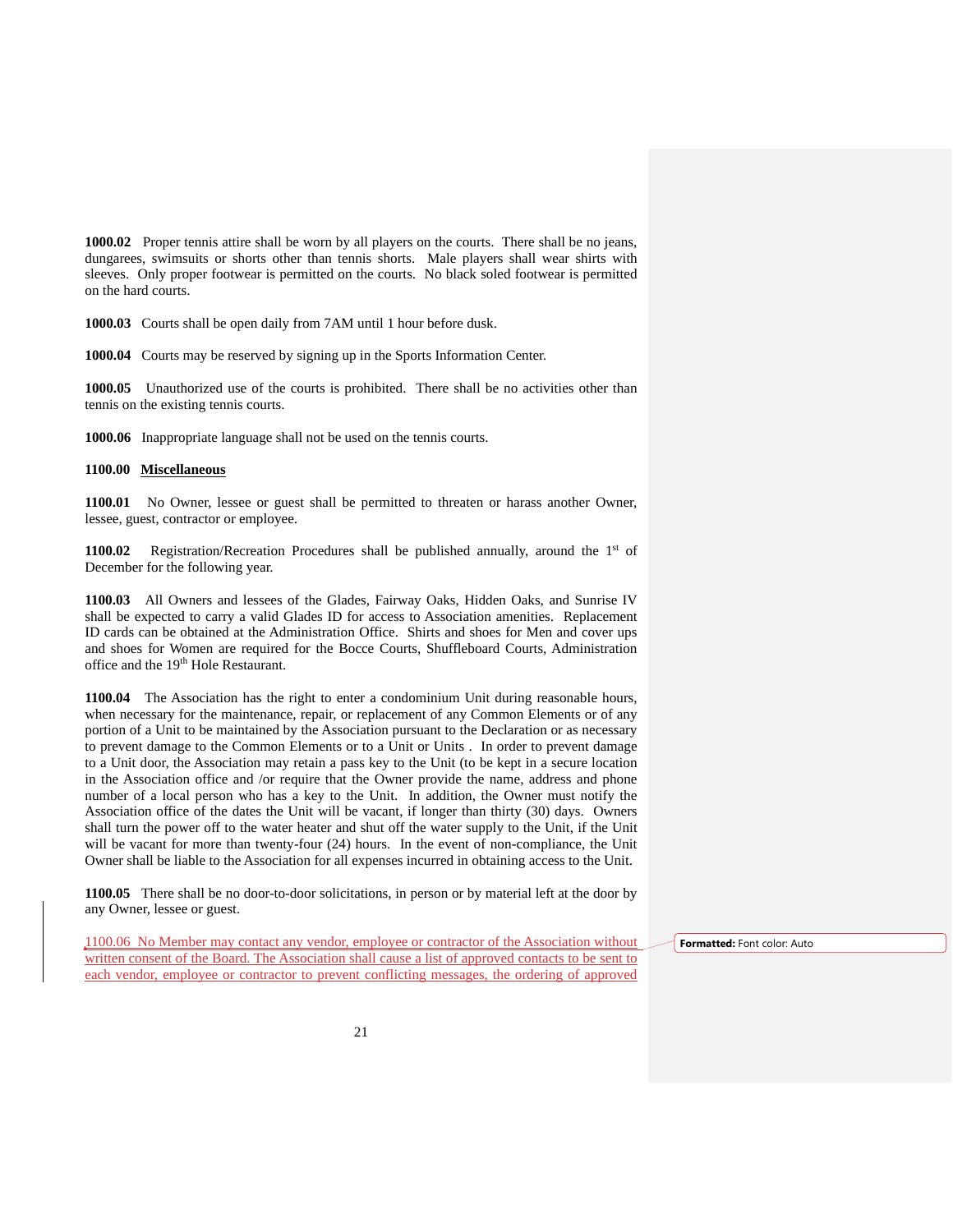work, and/or services, or otherwise interfering with any vendor, employee or contractor. No member may communicate with any vendor, contractor or employee in any manner while the vendor, contractor or employee is on Association property and/or the individual owners property in the performance of their obligations to the Association. Nothing herein shall prevent an Owner from contacting a vendor, employee or contractor if the communication is solely related to work contracted by the Owner and to be paid by the Owner as a separate service and/or charge. In the event any Owner has a comment or complaint concerning any vendor, employee or contractor, they are directed to contact the Association's Property Management and are not permitted to communicate directly with the vendor, employee or contractor. Any violation of this contact rule will be deemed to be a violation of the Association's Rule and Regulations and enforced pursuant to the Association's documents.

#### **1200.00 Fines and Suspensions**

**1200.01** The Board of Directors may levy reasonable fines and suspensions against a Unit for the failure of the Unit Owner or his lessee, occupant, or invitee to comply with any provision of the Condominium Documents, including these Standing Rules and Regulations. The fines shall be in an amount deemed necessary by the Board to deter future violations, but in no event shall any fine exceed the amount set by law. That amount, in accordance with the Condominium Act as of the date of recording these rules is \$100.00 per day for each violation to a max of \$1000.00 per violation for a continuing violation.

The Board of Directors may adopt a schedule of violations and corresponding fines and/or suspensions for each violation to be used in conjunction with existing violations. The schedule is intended to act as a guide and may be amended at any time by the Board of Directors. The Board is also authorized to appoint an individual or ad-hoc committee with authority to determine whether a violation of any rule has occurred and to determine the appropriate number of days of a continuing violation, the per day amount of any fine based on the Board-adopted schedule of violations, as well as the duration of any suspension based on the Board-adopted schedule of violations. The decision of said individual or ad-hoc committee for violations included on the Board-adopted schedule of violations shall be the equivalent of Board action and the appropriate fine and/or suspension shall proceed in accordance with this Section 1200.01. Any violations that are not addressed by the schedule or that are discretionary shall be submitted to the Board of Directors for a determination regarding the proposed amount of the fine and/or the nature of the suspension.

- a) The Procedure for imposing any fine or suspension shall be as follows:
	- (1) Investigation of the complaint by Compliance Officer. The Owner is advised that he/she is in violation of "Rule\_\_\_" and told to correct the problem within (7) seven days.
	- (2) A Complaint form describing the violation, the Owner involved, and the date of notification of the violation to the Owner is completed by the Compliance Officer.
	- (3) If the complaint is not resolved within seven (7) days after notification to the Owner, the Compliance Officer will so advise the General Manager. The General Manager shall write a letter to the Owner involved describing

**Formatted:** Strikethrough

**Formatted:** Strikethrough

**Formatted:** Strikethrough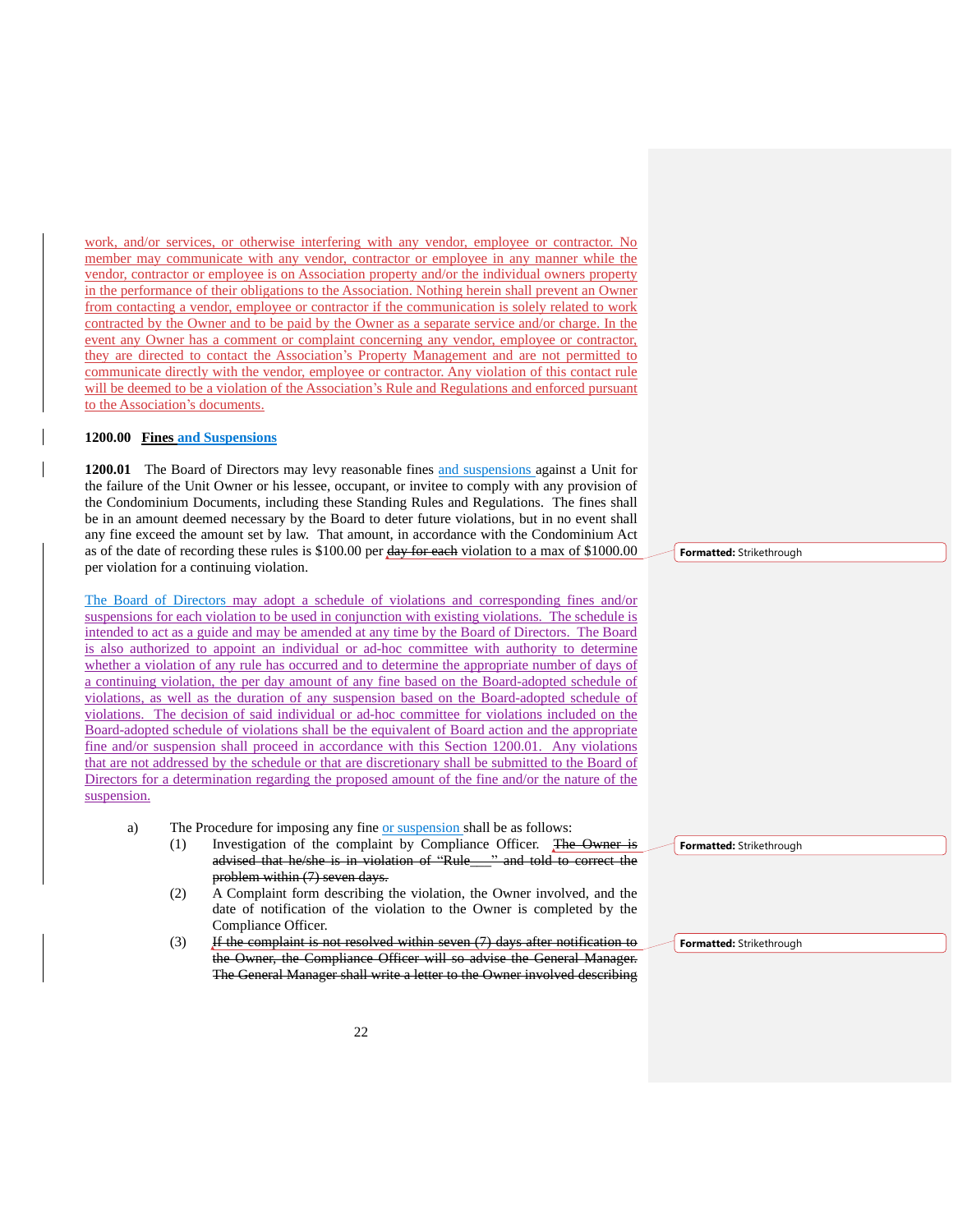the violation, identifying the document and rule in violation, and demanding correction. Said letter shall be sent by regular mail, or email, or may be personally delivered.

- $(4)$  If the violation is not corrected within fourteen  $(14)$  days from the date of said letter, The Compliance Officer shall inform the General Manager of the violation. the Compliance OfficerThe General Manager shall inform the Ad hoc Rules committee, which shall act upon the violation, or direct the matter to the Board, as appropriate. of the Board for their review and action. Any fine will be due within ten (10) days of receipt of said notice. Said notice shall be sent by regular mail, email or may be personally delivered. Chairperson of the Rules Committee who shall schedule a hearing date. The owner, within ten (10) days of notice of receipt of fine or suspension, may request, in writing, a hearing before the Committee. The written request will be submitted to the Chairperson of the Rules Committee.
- (5) A Notice identifying the violation, the proposed fine or suspension, and the date, time and location of such-the hearing shall be sent to the Owner involved in the violation by regular, reregistered or certifiedgular mail, or email, or may be personally delivered. The date of the hearing shall not be less than fourteen (14) days from the date of the Notice of Hearing. The Notice of Hearing shall include a statement identifying the document or rule in violation and a statement of the specific facts establishing the violation.
- (6) The Hearing shall be conducted by the Chairperson of the Rules Committee before a panel of three (3) Unit Owners selected by the Rules Committee from Condo Sections other than the Section where the violation has occurred. This panel or committee of Owners shall not include any members who are officers, directors, or employees of the Association, or the spouse, parent, child, brother, or sister of an officer, director, or employee<del>of the Glades Board of Directors or any person</del> residing in a Director's household. The Chairperson of the Rules Committee shall introduce the written complaint form; identify the timeline occurring to that point, and present evidence as necessary on behalf of the Association.
- (7) At the Hearing, the Owner in violation shall have a reasonable opportunity to respond by presenting evidence, either written or oral, concerning the violation, and to review, challenge, and respond to any material considered by the panel or presented by the Chairperson on behalf of the Association.
- (8) At the Hearing, the Owner and the Chairperson there shall be no participation from anyone in attendance exceptmay testify and/or call witnesses to testify. , the person sought to be fined, the panel members, and the Chairperson of the Rules Committee.
- (9) The Chairperson of the Rules Committee, after presentations by both parties, shall close the Hearing and allow the panel or committee of Owners to deliberate in open forum. Said panel shall reach an agreement by majority vote as to whether to confirm or reject the proposed fine or

**Formatted:** Strikethrough

**Formatted:** Strikethrough